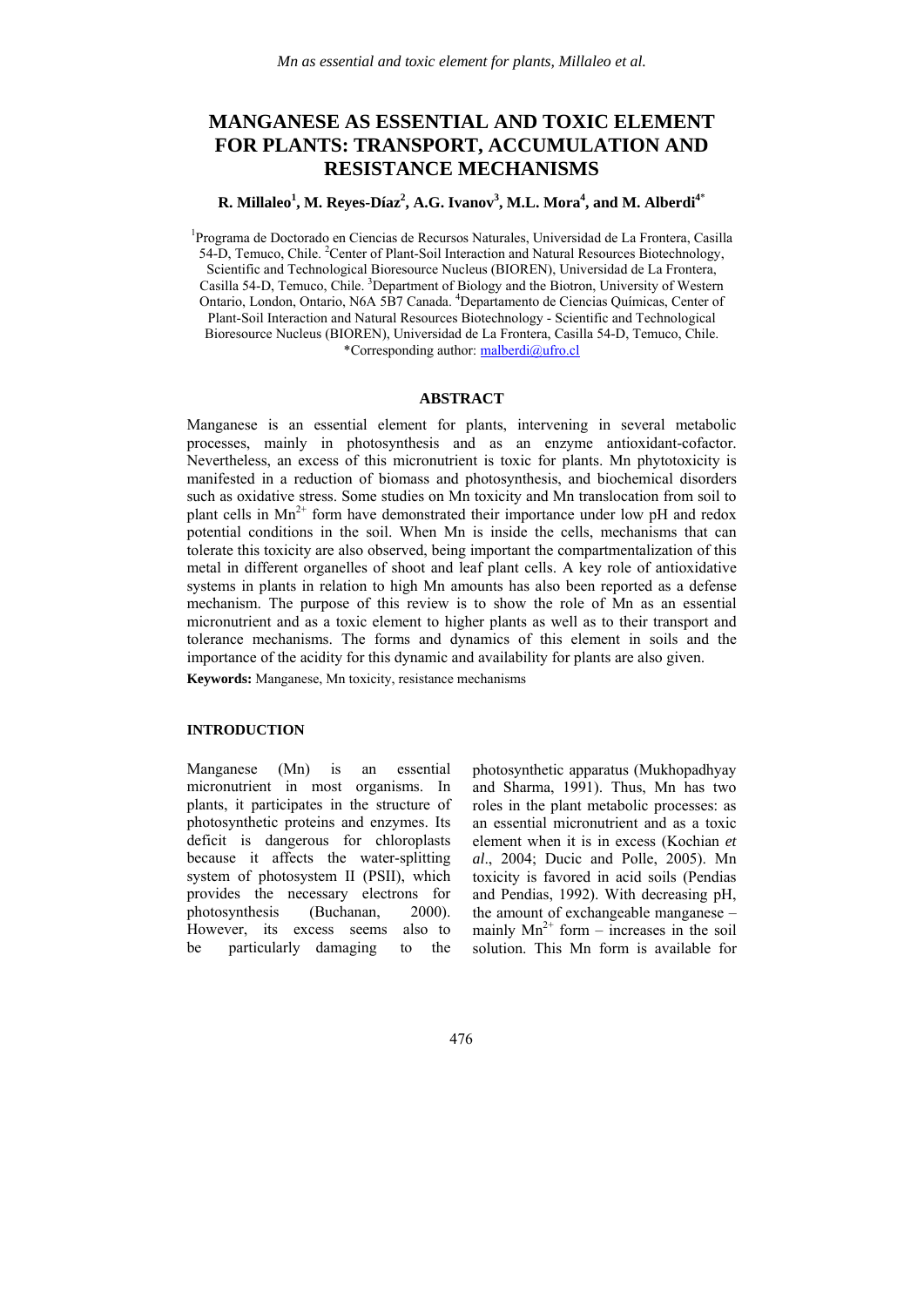plants and can be readily transported into the root cells and translocated to the shoots, where it is finally accumulated (Marschner, 1995). In contrast, other forms of Mn predominate at higher pH values, such as Mn (III) and Mn (IV), which are not available and cannot be accumulated in plants (Rengel, 2000).

 Excessive Mn concentrations in plant tissues can alter various processes, such<br>as enzyme activity, absorption, as enzyme activity, absorption, translocation and utilization of other mineral elements (Ca, Mg, Fe and P), causing oxidative stress (Ducic and Polle, 2005; Lei *et al*., 2007). The threshold of Mn injury as well as the tolerance to an excess of this metal is highly dependent on the plant species and cultivars or genotypes within a species (Foy *et al*., 1988, Horst, 1988).

 The purpose of this review is to illustrate the most current understanding about Mn role as an essential micronutrient and as a toxic element to higher plants, the long distance and cellular transport in plants as well as the mechanisms or strategies involved for to resist an overload of this metal. The forms and dynamics of this element in soils and the importance of the acidity for this dynamic and availability to plants are also given.

# **MANGANESE FORMS AND DYNAMICS IN SOILS**

Manganese biogeochemistry in soils is complex, because it is present in several oxidation states (0, II, III, IV, VI and VII), while in biological systems it occurs preferably as II, III and IV. Divalent manganese (Mn II) is the most soluble species of Mn in soil, whereas the solubility of Mn III and Mn IV are very low (Guest *et al*., 2002). Mn oxides can form co-precipitates with iron (Fe) oxides, exhibiting amphoteric behavior. In

addition, Mn interacts both with cations and anions in oxidation-reduction reactions involving Mn. These reactions are influenced by a variety of physical, chemical and microbiological processes (Bradl, 2004).

 Both pH and redox conditions influence Mn bioavailability in soils (Marschner, 1995; Porter *et al*., 2004). In most acid soils at low pH  $(\leq 5.5)$  and an increased redox potential of Mn, oxides can be easily reduced in the soil exchange sites (Kogelmann and Sharpe, 2006), increasing the concentration of soluble  $Mn^{2+}$  (Watmough *et al.*, 2007), which is the predominant Mn form in the soil solution (Adriano, 2001) and the most available Mn form for plants (Marschner, 1995). At higher soil pH (up to pH 8), chemical  $Mn^{2+}$  auto-oxidation is favored over  $MnO_2$ ,  $Mn_2O_3$ ,  $Mn_3O_4$  and even  $Mn<sub>2</sub>O<sub>7</sub>$ , which are not normally available to plants (Ducic and Polle, 2005; Humpries *et al*., 2007; Gherardi and Rengel, 2004). Furthermore, high pH allows Mn adsorption into soil particles, decreasing their availability (Fageria *et al*., 2002). Nevertheless, some reports have suggested that an excess of available Mn is produced under reduced soil conditions, even at high soil pH values (Hue, 1988). A reducing environment can be produced when there is an excess of water, poor drainage or applications of organic material (Hue, 1988; El-Jaoual and Cox, 1998). Different organic molecules can dissolve solid Mn oxides through transfer of electrons, transforming them into an available Mn form for plants (Laha and Luthy, 1990). Soil acidification is also accentuated by abundant pluviometry during winter, causing the main cations to leak from the soil (Mora *et al*., 2006). On the other hand, lime application is a key factor in decreasing soluble Mn in acid soils with a high Mn content, given that it can increase soil pH (Hue and Mai, 2002).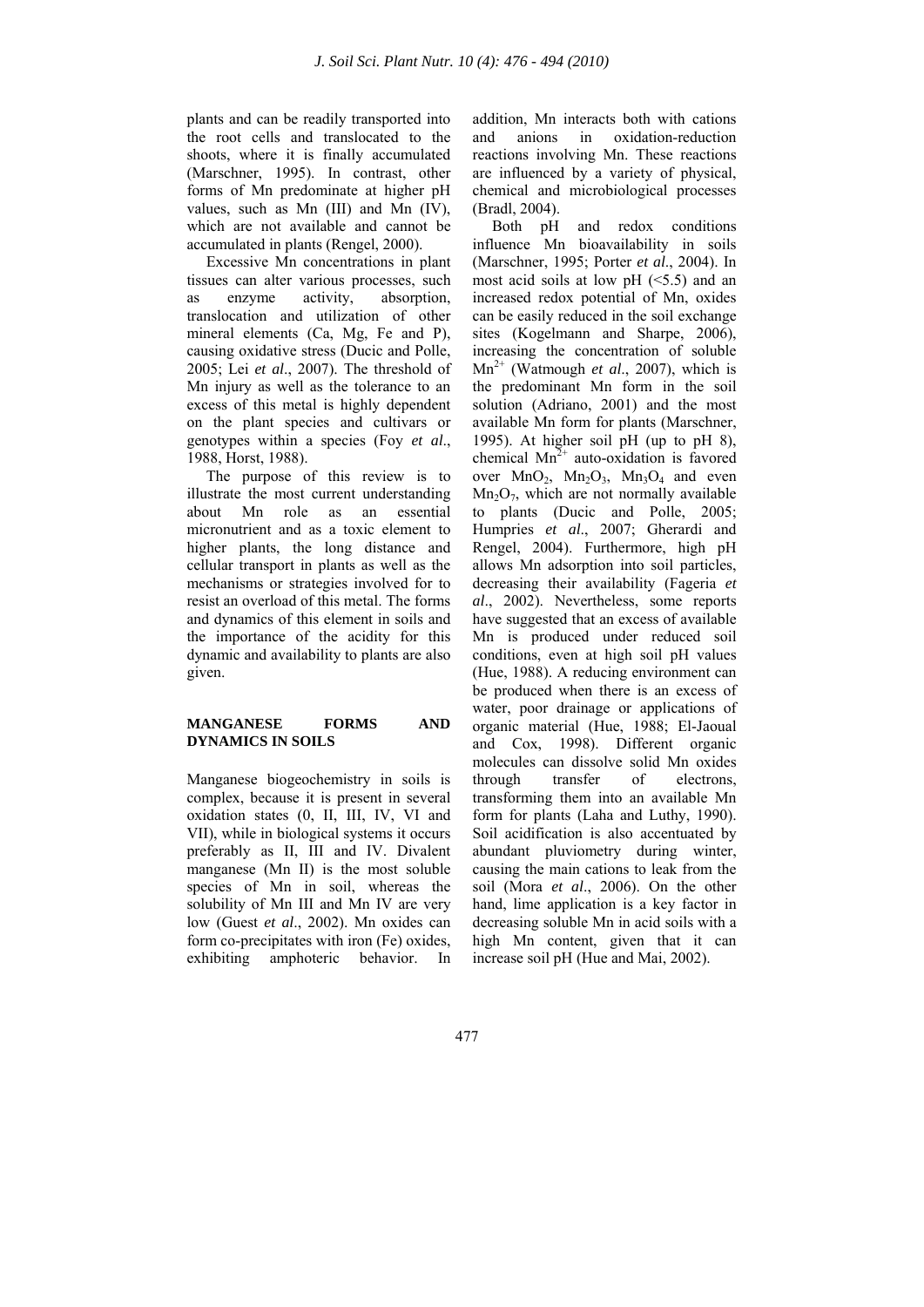The total Mn content in soils is variable. Sparks (1995) reported small amounts of Mn in soils, fluctuating from 20 to 10,000 mg  $kg^{-1}$  soil, whereas other authors have registered total Mn contents between 450 and  $\sim$  4,000 mg Mn kg<sup>-1</sup> soil (Adriano, 2001). In addition, the total Mn soil content was from 15 to 17 mg  $kg<sup>-1</sup>$  in acid soils without liming (pH about 4.4) (Hue and Mai, 2002). In liming acid soils, the interchangeable Mn concentration varied from 14 to 96 mg  $kg^{-1}$  soil in one year, with higher concentrations under high moisture and temperature conditions (Conyers *et al*., 1997). In Chilean volcanic soils, so-called Andisols, Mn concentrations fluctuate between 4.5 and 80 mg  $kg^{-1}$  depending on the agronomic management. Moreover, the Mn amount is higher in pasture soils (up to 400 mg  $kg^{-1}$ ) mainly in winter (Data from Laboratorio de Análisis de Suelo y Planta, Universidad de La Frontera, Temuco, Chile).

 Environmental conditions also affect Mn soil contents. The highest concentrations of soluble and exchangeable Mn are found after hot, dry summers and under warm waterlogged conditions in acid soils. This is probably due to the inhibition of Mn-oxidizing organisms, thereby allowing the chemical reduction of Mn oxides in these soils (Sparrow and Uren, 1987; Conyers *et al*., 1997).

#### **Manganese dynamics in the rhizosphere**

Rhizosphere, which is the narrow zone of soil immediately surrounding the root system, is of great importance for mineral plant nutrition. In this zone, both the mobilization and immobilization of nutrients occur (Marschner, 1995). As shown in Figure 1, a mobilization of  $Mn^{2+}$ is produced by the rhizosphere acidification due to the release of  $H^+$  or low molecular weight organic acids

(LMWOA) from plants (Rengel and Marschner, 2005). Organic acids released in anion forms from roots can chelate  $Mn^{2+}$  released from the MnOx (Mn oxides) (Ryan *et al.,* 2001). Neumann and Römheld (2001) reported that mobilization of micronutrients (including Mn) into the rhizosphere is due mainly by its acidification and complexation with the organic acids (citrate) in various plant species. It has been reported that organic amendments (chip compost and pine bark) applied to melon plants released organic compounds such as arabinose and malic acid that can dissolve  $MnO<sub>x</sub>$  (Tsuji *et al*., 2006). Soil microorganisms can also help Mn mobilization and immobilization, depending on soil conditions (Marschner, 1995). In aerated soils, microorganisms may mobilize Mn through MnOx reduction favored by  $H^+$ root excretion. In contrast, Mn-oxidizing bacteria can decrease Mn availability in aerated and calcareous soils or in poorly aerated and/or submerged soils. Another key factor in the Mn dynamics in soil is organic matter (OM). Given that OM is negatively charged, it has a great Mn adsorption capacity, forming Mn complexes which decrease the amount of exchangeable Mn. However, the Mn adsorbed by OM can be exchanged by the H<sup>+</sup> released from the roots (Bradl, 2004).

# **MANGANESE TRANSPORT AND ACCUMULATION IN PLANTS**

As mentioned above, reduced Mn  $(Mn^{2+})$ form is the only available metal form for plants. It can be taken up via an active transport system in epidermal root cells and transported as divalent cation  $Mn^{2+}$ into the plants (Marschner, 1995; Gherardi and Rengel, 2003; Pittman, 2005). Manganese uptake by roots is characterized as a biphasic process. The initial and rapid uptake phase is reversible and non-metabolic, with  $Mn^{2+}$  and  $Ca^{2+}$  or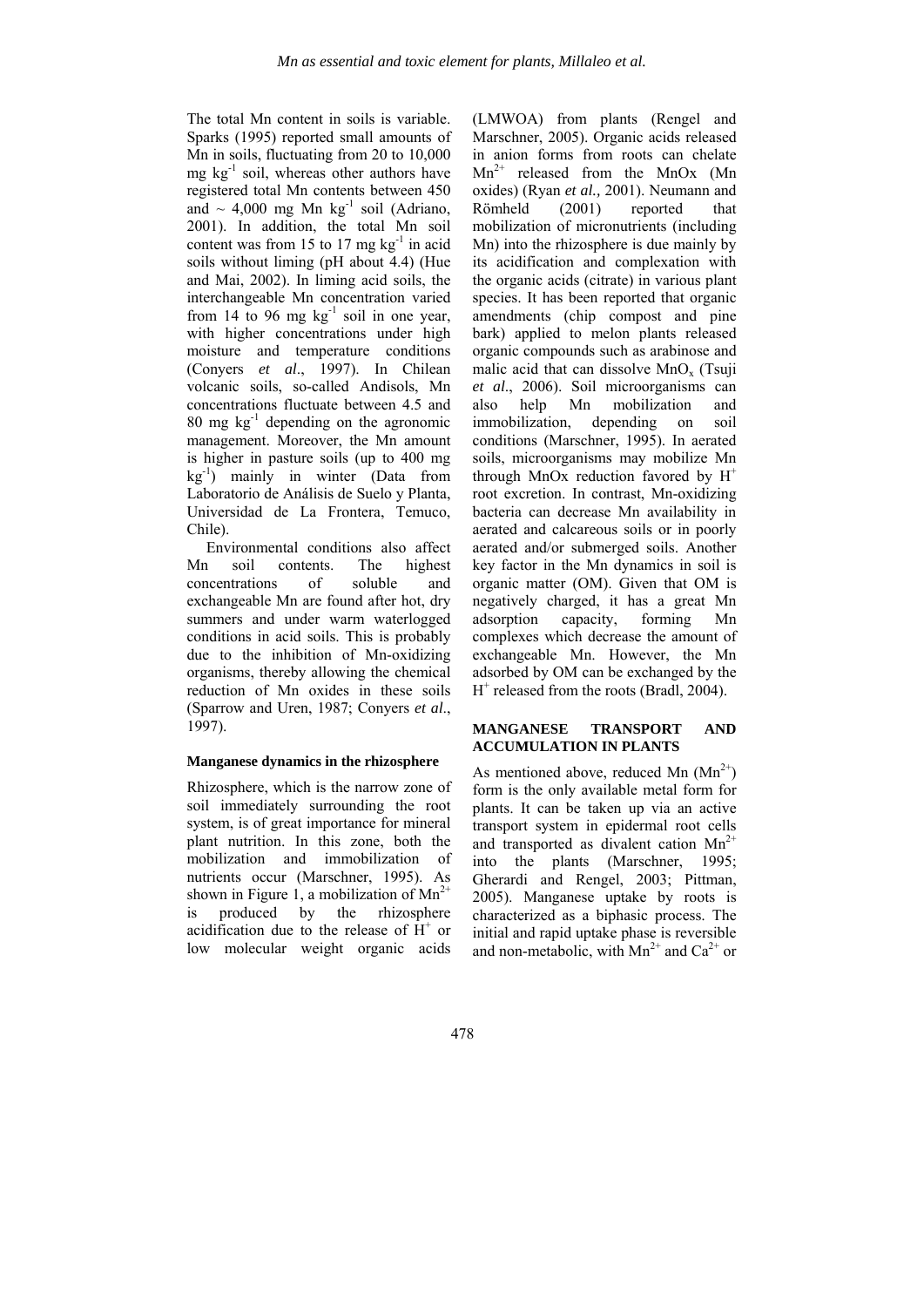

**Figure 1.** The role of soil rhizosphere in the mobilization and immobilization of Mn in soils.

other cations being freely exchanged in the rhizosphere. In this phase,  $Mn^{2+}$ appears to be adsorbed by the negatively charged cell wall constituents of the rootcell apoplastic spaces (Humphries *et al*., 2007; Clarkson, 1988). The second phase is slow, with  $Mn^{2+}$  being less readily exchanged. Its uptake into the symplast is dependent on plant metabolism (Maas and Moore, 1968), although the exact mechanisms are not clear (Humphries *et al*., 2007). It has been shown that in transgenic tobacco transformed with a tomato root protein with a metal binding side at its N-terminus (LeGlp1), Mn binds to this protein. This strongly suggests the involvement of LeGlp1 in Mn uptake from the soil (Takahashi and Sugiura, 2001). Kinetic measurements have demonstrated 100 to 1,000 times higher rates of Mn transport than the estimated plant requirement for this element (Clarkson, 1988). These transport rates

are explained by the high capacity of ion carriers and channels in the Mn ion transportation through the plasma membrane at a speed of several hundred to several million ions per second per protein molecule (Humphries *et al.,* 2007). According to these authors, Mn distribution from root cells within the whole plant involves primary transport in the xylem, transference from the xylem to the phloem and re-translocation into the phloem. Xylem transport from roots to the above-ground parts of plants is performed by the transpiration stream, whereas phloem transport is more selective, taking place from sources to sinks (Marschner, 1995). Nonetheless, a low mobility in phloem has been reported for Mn, and its redistribution may depend on the plant species and stages of development (Herren and Feller, 1994). In fact, it has been reported that Mn transport from roots to grains is frequently insufficient at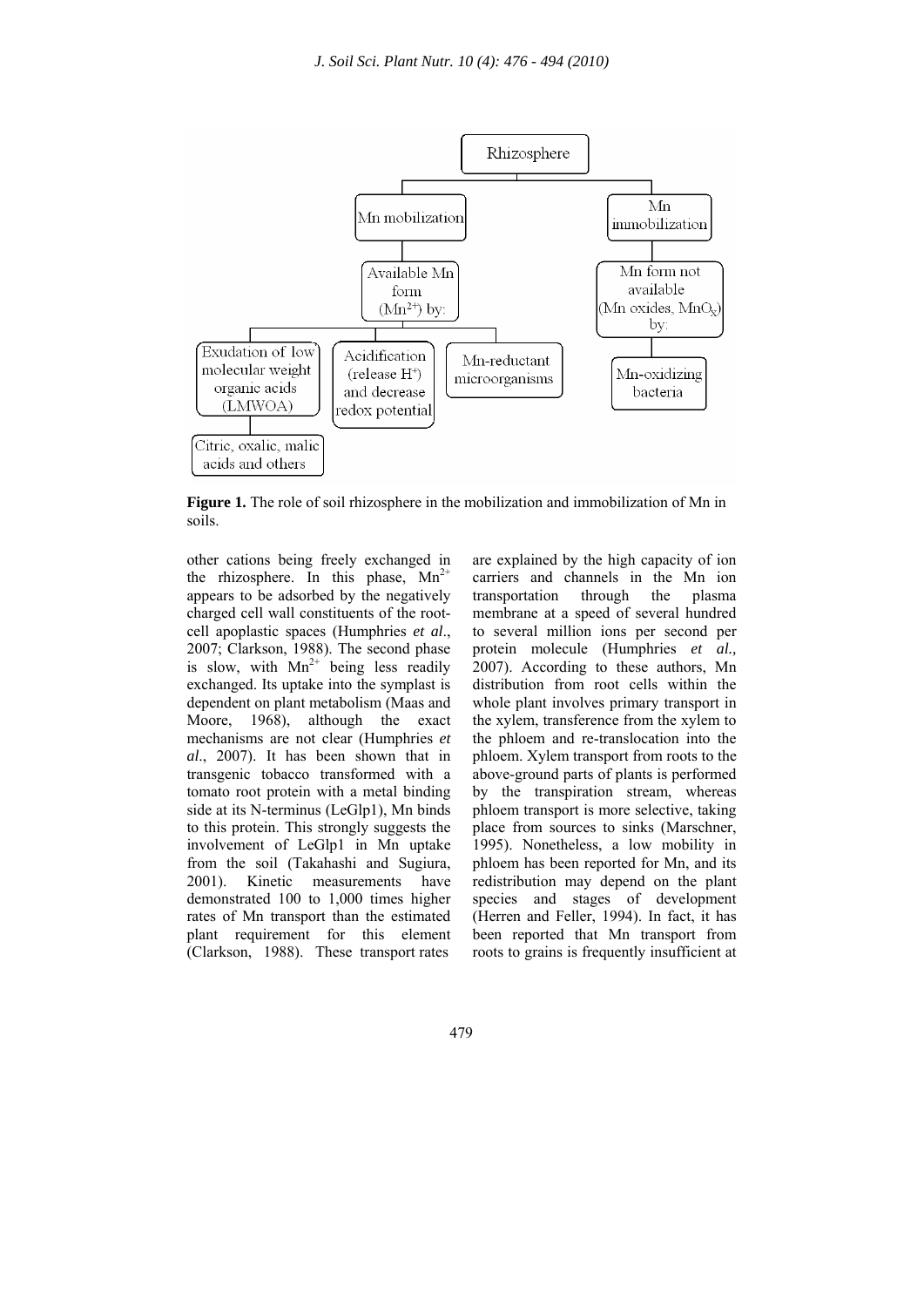a mature stage of wheat. The relatively poor Mn mobility in the phloem emphasizes the importance of xylem in the transport of this element, even in wheat grain discharge (Rengel, 2001).

 Manganese generally tends to accumulate predominantly in the plant shoots than in the roots, as demonstrated in Mn labeling experiments with 54Mn at an early stage of wheat (*Triticum aestivum* cv. Arina) development, where a fast Mn transport from roots to shoots was visualized in the xylem and was essentially immobile in the phloem (Page and Feller, 2005). Similar effects on Mn translocation have been shown by the same technique in young (28 days) white lupine plants (*Lupinus albus*) (Page *et al.,* 2006). Nevertheless, Mn was present in a large amount in the root system, hypocotyls and stem in older lupine plants, immediately after the labeling phase (day 0). Seven days later (day 7) almost all  $54$ Mn had moved to the youngest fully expanded leaves and only a small fraction to the other leaves. Mn accumulation was observed in the periphery of the oldest leaves. These authors reported that Mn was rapidly released from the roots into the xylem, reaching photosynthetically active leaves via the transpiration stream. Furthermore, the low mobility of this element via phloem in the shoot may be due to a restricted loading of soluble Mn into the phloem or by insolubilization in the leaves, although the issue remains to be clarified (Page *et al.,* 2006). Page and Feller (2005) emphasized that little is known about the mechanisms involved in the loading of Mn into the phloem and the chemical transport forms.

 In addition to the long distance transport of Mn, short distance transport mechanisms are important for the translocation of this metal into the cell and cell organelles. These mechanisms involve Mn translocation throughout the plasma membrane and the biomembranes of organelles (Ducic and Polle, 2005; Pittman, 2005). Possible mechanisms of homeostasis and Mn transport, based on studies performed in yeast (*Saccharomyces cerevisiae*) cells and in *Arabidopsis thaliana* plants, have been discussed (Delhaize *et al.,* 2007; Reddi *et al*., 2009). They pointed out that transport proteins play an important role for the maintenance of adequate Mn concentrations in the cytoplasm. Moreover, a variety of metal transporter family proteins with a broad-specificity such as  $Fe^{2+}$  and  $Ca^{2+}$  transporters have also the ability to transport Mn into the plant cells (Pittman, 2005). Migocka and Klobus (2007) demonstrated the activation of an antiport system in *Cucumis sativus* with different affinities for Pb, Mn, Ni and Cd in the root plasma membrane. This antiport system participates as part of the general defense mechanism activated under heavy metal stress. Using tonoplast-enriched vesicles, Shigaki *et al*., (2003) suggested that a Cd/H antiporter might also be involved in Mn accumulation in vacuoles.

 In Table 1 we have summarized some of the metal transporter proteins, their families, cellular localization and the transported metals. Transporter proteins are described according to their localization. In the plasma membrane, four  $Mn^{2+}$  uptake transporters are identified: AtIRT1, Nramp, AtYSL (Ducic and Polle, 2005; Pittman, 2005) and PHO84 (Ducic and Polle, 2005). IRT1 can transport Mn when expressed in yeast (Korshunova *et al*., 1999). Nramp is also considered a metal transporter protein that can transport Mn away from other cations. This protein may be localized in the tonoplast rather than in the plasma membranes (Thomine *et al*., 2003). AtYSL belongs to the yellow stripe-like (YSL) proteins, also involved in metal-complex transport in the plasma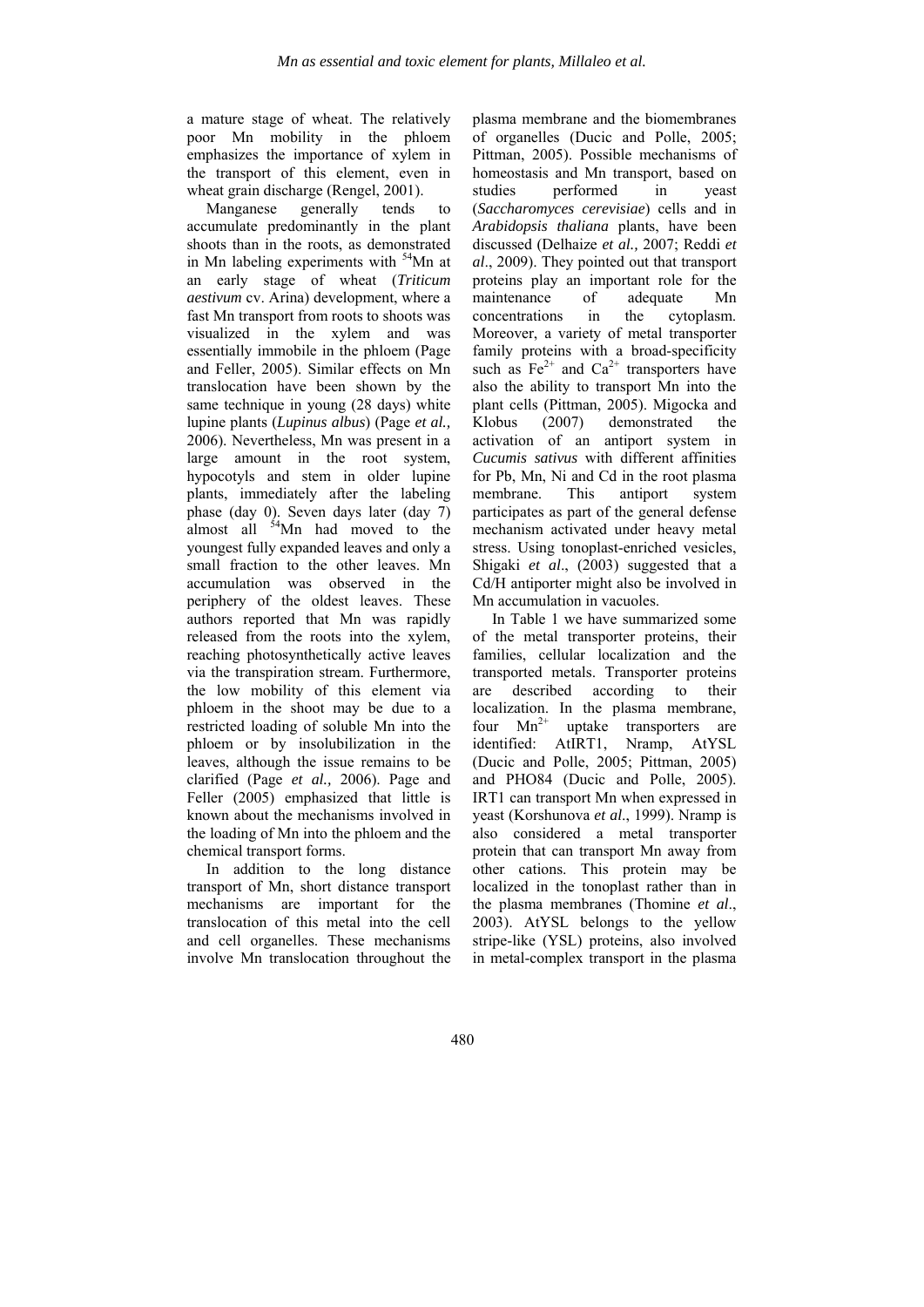membrane (Roberts *et al*., 2004). This complex can be formed by nicotianamine (NA), which is a strong chelator of metals including  $Mn^{2+}$  (Pittman, 2005). PHO84 is a transporter protein identified in *S. cerevisiae* and it has a high-affinity phosphate uptake (Mitsukawa *et al*., 1997). Luk *et al*. (2003) reported a new form in Mn transport as MnHPO<sub>4</sub>. However, there is no evidence for  $Mn^{2+}$  or MnHPO4 accumulation by a plant phosphate transporter (Pittman, 2005).

 Some transport proteins have been related to  $Mn^{2+}$  transport and accumulation into the intracellular compartments, such as the vacuole. It has been suggested that a metal transporter (specifically antiporter CAX2, calcium exchanger 2) originally identified as a  $Ca<sup>2+</sup>$  transporter (which can also transport  $Cd^{2+}$ ) located in the cytosol. It has also the ability to transport Mn to the vacuole in tobacco plants (*Nicotiana tabacum*) and yeast (Hirschi *et al*., 2000; Pittman, 2005) (Table 1). ATP-binding cassette (ABC) protein transporters are considered to be involved in detoxification processes (Martinoia *et al*., 2002). Studies on cyanobacteria also suggested the putative role of these proteins in  $Mn^{2+}$  transport (Bartsevich and Pakrasi, 1996).

 Another protein, considered indirectly as a metal transport protein is the ShMTP1, which is able to sequester metal ions within cells or efflux them out of the cells (Delhaize *et al*., 2003). Therefore, these authors considered it a metaltolerant protein. Ducic and Polle, (2005) and Pittman (2005) highlighted that, despite the available information about Mn transport across membranes in plant cells, the Mn transport and efflux strategies into the mitochondria, chloroplasts and Golgi are not completely understood. Nonetheless, Mills *et al*. (2008) have recently identified a Ca-ATPase that also transports  $Mn^{2+}$  into Golgi apparatus (Table 1).

# **MANGANESE AS AN ESSENTIAL ELEMENT IN PLANT METABOLISM**

The main Mn role in photosynthesis is its involvement in the water-splitting system of photosystem II (PSII), which provides electrons necessary for photosynthetic electron transport. In water photolysis, a group of four Mn atoms (Mn cluster) is associated with the oxygen evolving complex (OEC) bound to the reaction center protein (D1) of PSII (Goussias *et al*., 2002). The Mn cluster in PSII accumulates four positive charges, which oxidize two water molecules, releasing one  $O_2$  molecule and four protons. Therefore, this metal cluster is considered a catalyst compound of water oxidation (Zouni *et al*., 2001), where Mn ions are close to a redox-active tyrosine residue (Z and D) (Goussias *et al*., 2002).

 Manganese also plays a role in ATP synthesis (Pfeffer *et al*., 1986), in RuBP carboxylase reactions (Houtz *et al*., 1988) and the biosynthesis of fatty acids, acyl lipids and proteins (Ness and Woolhouse, 1980). In addition, Mn plays a primary role in the activation and as cofactor of various enzymes in plants (~35) (Burnell, 1988), such as: Mn-superoxide dismutase, Mn-catalase, pyruvate carboxylase and phospho-enolpyruvate carboxykinase (Ducic and Polle, 2005). Manganese is also essential for the biosynthesis of chlorophyll (through the activation of specific enzymes), aromatic amino acids (tyrosine), secondary products, like lignin and flavonoids (Lidon *et al*., 2004). It also participates in the biosynthetic pathway of isoprenoids (Lidon *et al*., 2004) and assimilation of nitrate (Ducic and Polle, 2005). Hence, Mn is involved in metabolic processes such as respiration, photosynthesis, synthesis of aminoacids and hormone activation (indol acetic acid, IAA) throughout the IAA-oxidases (Burnell, 1988).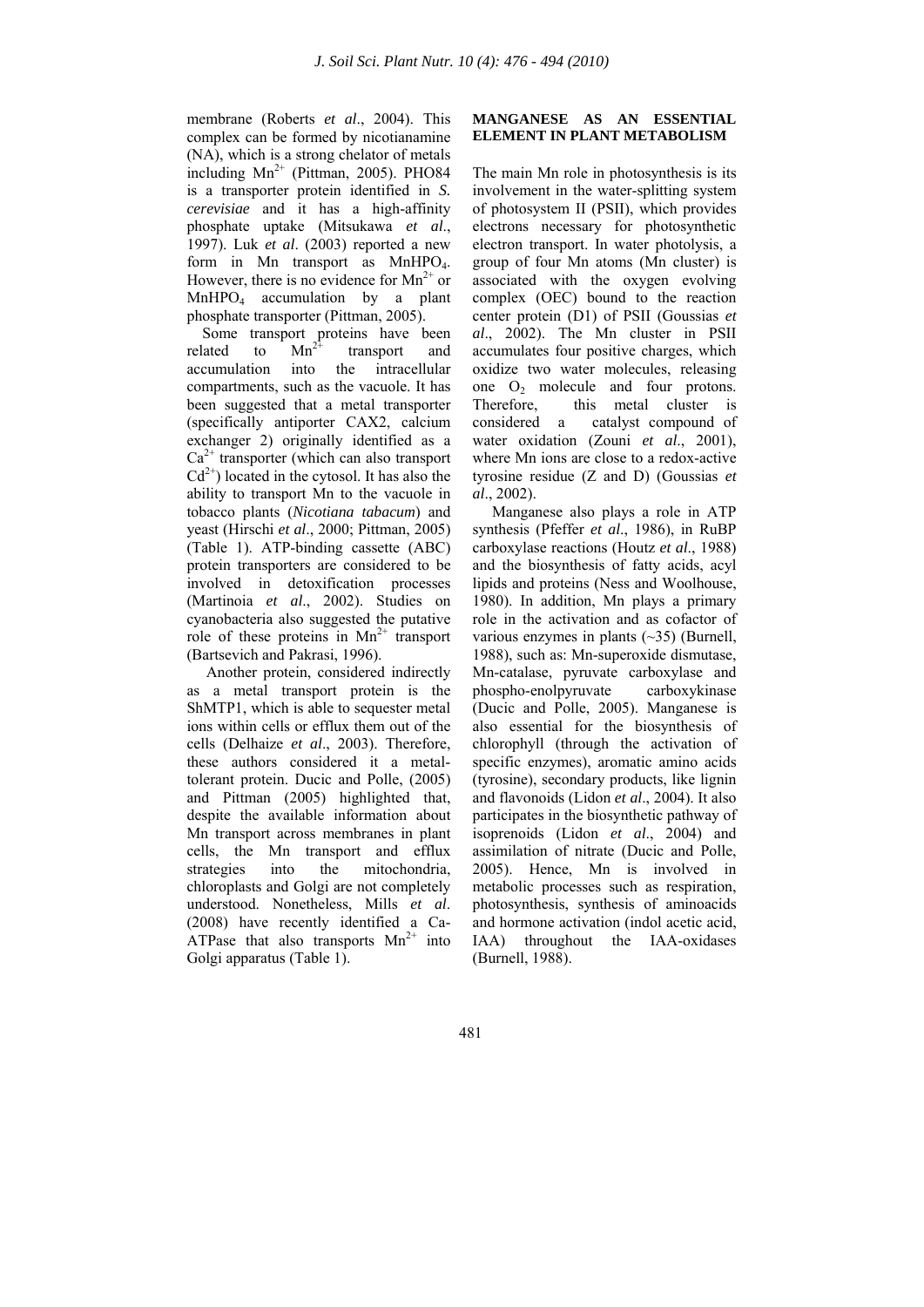**Table 1.** Some transporter proteins implicated in Mn<sup>2+</sup> and other cations transport and their cellular localization. (Summarized from Ducic and Polle, 2005; Pittman, 2005 and Mills *et al*., 2008). Abbreviations as follows: At= *Arabidopsis thaliana*; Sh= *Stylosanthes hamata*).

| <b>Transporter</b> | Protein cellular localization and protein family transporters                                | <b>Transported ions</b>                                                       |
|--------------------|----------------------------------------------------------------------------------------------|-------------------------------------------------------------------------------|
| proteins           |                                                                                              |                                                                               |
| AtIRT1             | Plasma membrane protein (ZIP, zinc-regulated transporter/iron regulated transported          | $Mn^{2+}$ and Fe <sup>2+</sup> , $Zn^{2+}$ and $Cd^{2+}$ under Fe-deficiency  |
|                    | (ZRT/IRT1) related protein) family transporter                                               | conditions.                                                                   |
| AtECA1             | Endoplasmic reticulum (ER) $Ca^{2+}$ and Mn <sup>2+</sup> -transporting P-type ATPase        | $Ca^{2+}$ and $Mn^{2+}$                                                       |
| AtCAX2             | Vacuolar cation/ $H^+$ antiporter CAX (the cation exchanger)                                 | $Mn^{2+}$ , Ca <sup>2+</sup> and Cd <sup>2+</sup>                             |
| AtNramp3           | Vacuolar Nramp transporter. Also, possible plasma membrane localization (Nramp?)             | $Mn^{2+}$ , Fe <sup>2+</sup> and Cd <sup>2+</sup> in Fe-deficiency conditions |
| ShMTP1             | Vacuolar-localized cation diffusion facilitator (CDF) family transporter                     | Related to the <i>Stylosanthes hamata</i> $Mn^{2+}$ transporter               |
| <b>ABC</b>         | Vacuolar-localized ATP binding cassette transporter families                                 | Related to the cyanobacterium Synechocystis $Mn^{2+}$                         |
|                    |                                                                                              | transporter                                                                   |
| AtOPT3             | Probably located in the plasma membrane (AtOPT3?). It is an oligopeptide transporter-        | Possible transport of $Cu^{2+}$ and $Fe^{2+}$ and $Mn^{2+}$                   |
|                    | like protein (OPT).                                                                          |                                                                               |
| AtYSL              | Probably located in the plasma membrane. Yellow stripe-like transporter with                 | $Mn^{2+}$ and $Fe^{2+}$                                                       |
|                    | equivalent function to rice OsYSL2, a $Mn^{2+}$ -nicotianamine (NA) and Fe <sup>2+</sup> -NA |                                                                               |
|                    | transporter                                                                                  |                                                                               |
| AtECA3             | $Ca2+$ transporters (Ca-ATPases) in Golgi.                                                   | $Mn^{2+}$ and $Ca^{2+}$                                                       |
| <b>PHO84</b>       | Probably located in the plasma membrane. It is MnHPO <sub>4</sub> transporter.               | Mn binding to phosphate.                                                      |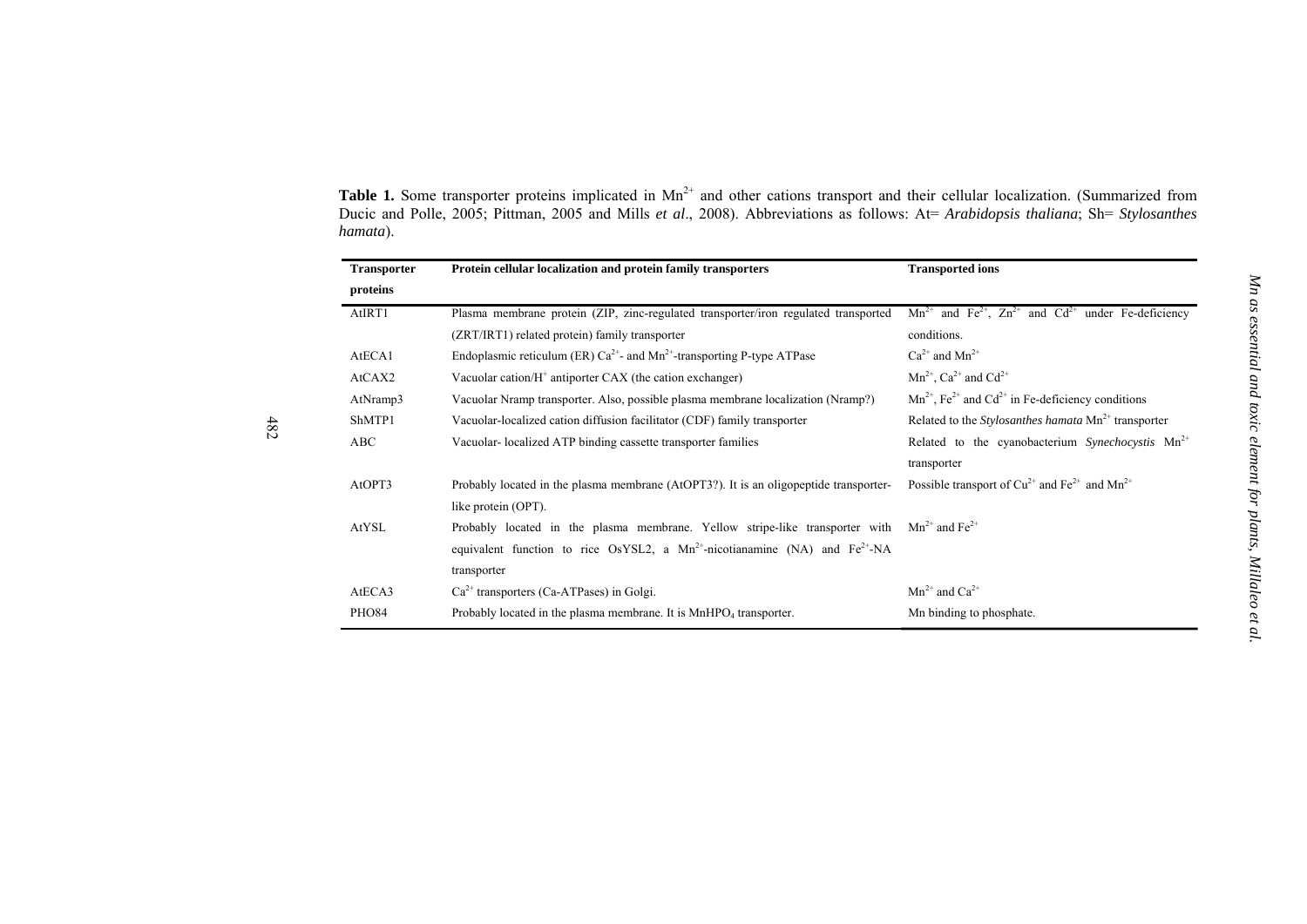As a cofactor of superoxide dismutase (SOD), manganese participates in the plant's defense against oxidative stress, produced by elevated levels of activated forms of oxygen and free radicals (reactive oxygen species, ROS), which are harmful to plants. It has been proposed that Mn can act as a scavenger of superoxide  $(O_2$ <sup>-</sup>) and hydrogen peroxide  $(H_2O_2)$ . However, this mechanism is still unclear (Ducic and Polle, 2005).

 Manganese SOD (MnSOD) belongs to the group of metal-containing SOD enzymes which are classified according to their metal cofactor: iron SOD (Fe-SOD), localized in the chloroplast; copper-zinc SOD (Cu/Zn-SOD), located in the chloroplast, cytosol, and possibly in the extracellular space. Manganese SOD is found mainly in mitochondria (Clemens *et al*., 2002) and peroxisomes (Alscher *et al*., 2002). MnSOD may play an important role in the adaptive responses of plant cells under environmental stresses such as salt stress, enhancing their tolerance. This tolerance has been demonstrated in transgenic plants of *Arabidopsis,* where Mn-SOD was overexpressed (Wang *et al*., 2004). Similarly, in tomato transgenic plants which overexpressed MnSOD, an improvement in tolerance to NaCl stress in seedlings was concomitant with an improvement in seed germination and root development (Wang *et al*., 2007).

# **MANGANESE PHYTOTOXICITY AND INJURY SYMPTOMS**

As an essential micronutrient, low Mn levels are absolutely necessary for normal nutrition and development of plants. Normal Mn contents of leaves differ greatly between species (30-500 mg kg-1 Mn dry mass, Clarkson, 1988). Nonetheless, when it is present in excessive amounts, it is extremely toxic to plant cells (Migocka and Klobus, 2007). The injury extent of Mn toxicity is approximately proportionate to the concentration of accumulated Mn excess. However, there is considerable inter- and intra- specific variation among Mn levels that induce toxicity as well as the symptoms of this toxicity in plant species (Foy *et al*., 1988).

 In addition to a decrease in growth rate, symptoms of Mn toxicity such as chlorosis in leaves (intervenial and marginal) and necrotic leaf spots are very common and have been reported in the whole plants of canola (Moroni *et al*., 2003), clover (Rosas *et al*., 2007), ryegrass (Mora *et al*., 2009) as well as in leaves of barley and cowpea (Demirevska-Kepova *et al*., 2004; Führs *et al*., 2008) (Table 2). Necrotic brown spots and chlorotic leaves are frequently reliable indicators of the severity of Mn toxicity in plants (Wissemeier and Horst, 1991). The intervenial chlorosis due to Mn toxicity can have an appearance similar to that observed under Fe deficiency (Sarkar *et al*., 2004). Moreover, the Mn toxicity is intensified when other available elements such as Ca, Mg, K, Fe and Si are in a low quantity (Abou *et al*., 2002). However, a decrease in productivity by Mn toxicity without the appearance of leaf visual symptoms is sometimes observed (Miner and Sims, 1983). It is important to know that all these symptoms induced by Mn toxicity are preceded by an alteration of the photosynthetic apparatus and the photosynthetic performance of plants.

 Other studies have shown that in rice (*Oryza sativa* cv. Safari) exposed to Mn excess in a nutrient solution, Mn was predominantly accumulated in leaves compared with roots (Lidon, 2001), whereas in *Sinapis alba* Mn mostly accumulated in the shoots (Farasova and Beinrohr, 1998).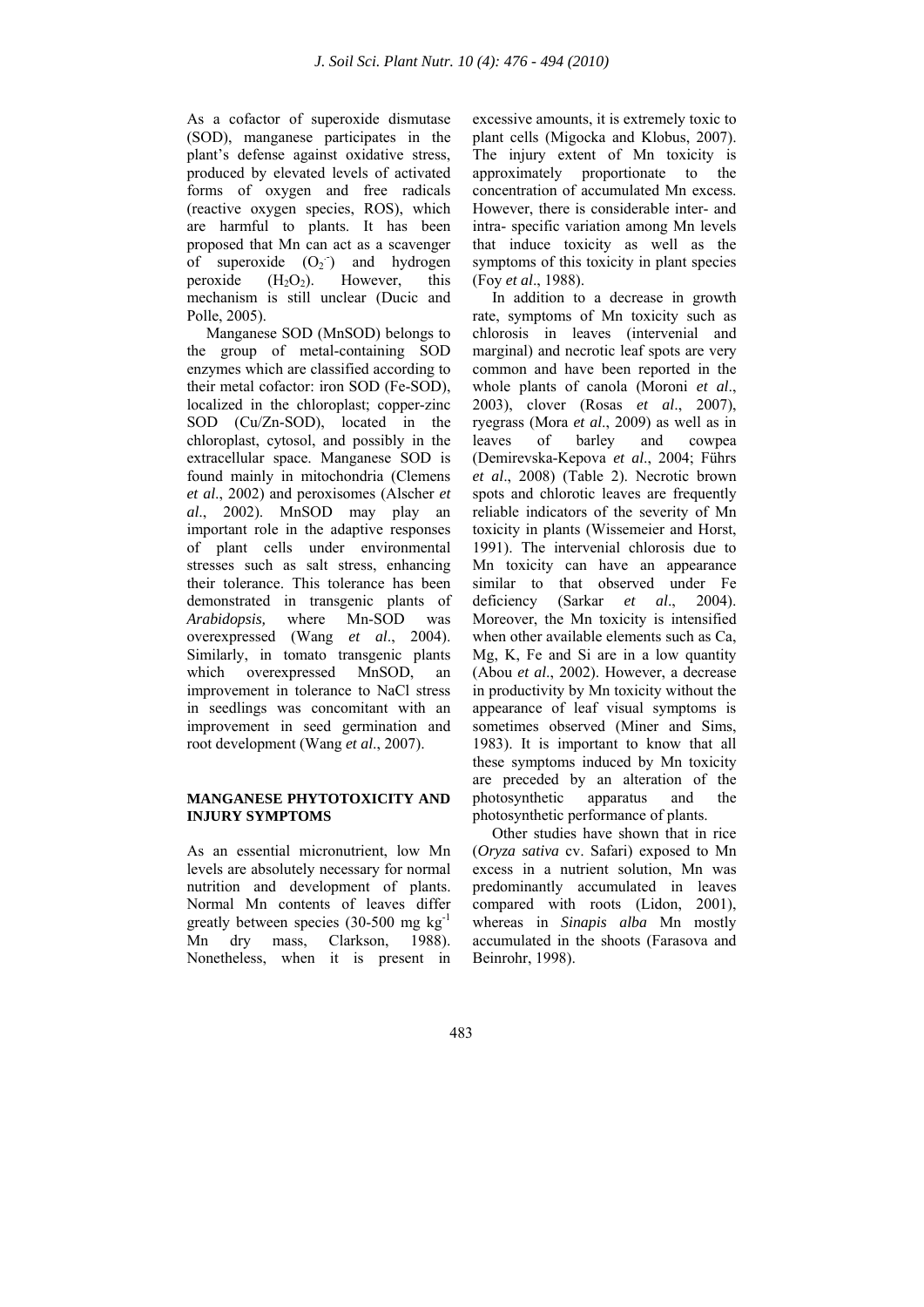| <b>Species</b>                    | Mn treatment | Mn concentrations in                      | <b>Symptoms of Mn toxicity</b>                          | <b>References</b>            |
|-----------------------------------|--------------|-------------------------------------------|---------------------------------------------------------|------------------------------|
|                                   |              | different plant organs                    |                                                         |                              |
| Rice (Oryza sativa L.)            | 583 µM       | Shoots: $2020 \mu g g^{-1} dw$            | Decrease of shoot growth rate.                          | Lidon<br>and<br>Texeira      |
|                                   |              |                                           |                                                         | (2000a)                      |
| Barley (Hordeum vulgare L.)       | 1830 μM      | Leaves: $656$ mg g <sup>-1</sup> dw       | Dark-brown necrotic spots, individually or in groups.   | Demirevska-Kepova et         |
|                                   | 18300 μM     | Leaves: $1615$ mg g <sup>-1</sup> dw      |                                                         | al. (2004)                   |
| Ryegrass (Lolium perenne L.)      | 355 µM       | Shoot: $2357$ mg $kg^{-1}$                | Chlorotic leaves.                                       | Rosas et al. (2007)          |
|                                   |              | Roots: $2408$ mg $kg^{-1}$                | Decrease of dry weight in roots.                        |                              |
| Ryegrass $(L)$ perenne L.)        | 150 μM       | Shoot: $902$ mg $kg^{-1}$                 | Dry weight reduction.                                   | Mora et al. (2009)           |
|                                   |              | Roots: $1342$ mg $kg^{-1}$                | Dry weight reduction.                                   |                              |
| Clover (Trifolium repens L.)      | 355 µM       | Shoot: $2050$ mg $kg^{-1}$                | Reddish borders on leaves.                              | Rosas et al. (2007)          |
|                                   |              | Root: $7481$ mg $kg^{-1}$                 | Decrease of dry weight.                                 |                              |
| Soybean (Glycine max L.)          | $200 \mu M$  | Leaves: 806 mg kg <sup>-1</sup>           | Chlorotic leaves.                                       | Lavres Jr et al. $(2009)$    |
|                                   |              | Roots: 502 mg kg <sup>-1</sup>            | No visual symptoms, increase in root diameter.          |                              |
| Cowpea (Vigna unguiculata L.)     | $50 \mu M$   | Leaves: $\sim$ 25 µmol g <sup>-1</sup> dw | Brown spots on leaves.                                  | (2008,<br>Führs<br>al.<br>et |
|                                   |              |                                           |                                                         | 2009)                        |
| Canola (Brassica napus L.)        | $200 \mu M$  | Shoot: $\sim$ 3500 µg g <sup>-1</sup> dw  | Necrotic leaf spots, chlorosis in leaf margin.          | Moroni et al. (2003)         |
| Juncus effuses L. (wetland plant) | $500 \mu M$  | $176 \text{ mg kg}^{-1}$                  | Reduction in plant dry biomass and height, no           | Najeeb et al. (2009)         |
|                                   |              |                                           | phytotoxic visual symptoms.                             |                              |
| Populus cathayana                 | $1000 \mu M$ | Leaves: $713 \text{ mg kg}^{-1}$ dw       | Decrease in shoot height, total biomass, and total leaf | Lei et al. (2007)            |
|                                   |              |                                           | area.                                                   |                              |
|                                   |              |                                           |                                                         |                              |

**Table 2.** Symptoms of Mn toxicity and Mn concentrations in organs of some plant species subjected to toxic Mn concentrations according references from the last decade (earlier references in the text). Mn treatments were performed in nutrient solutions with MnCl<sub>2</sub> or MnSO<sub>4</sub>.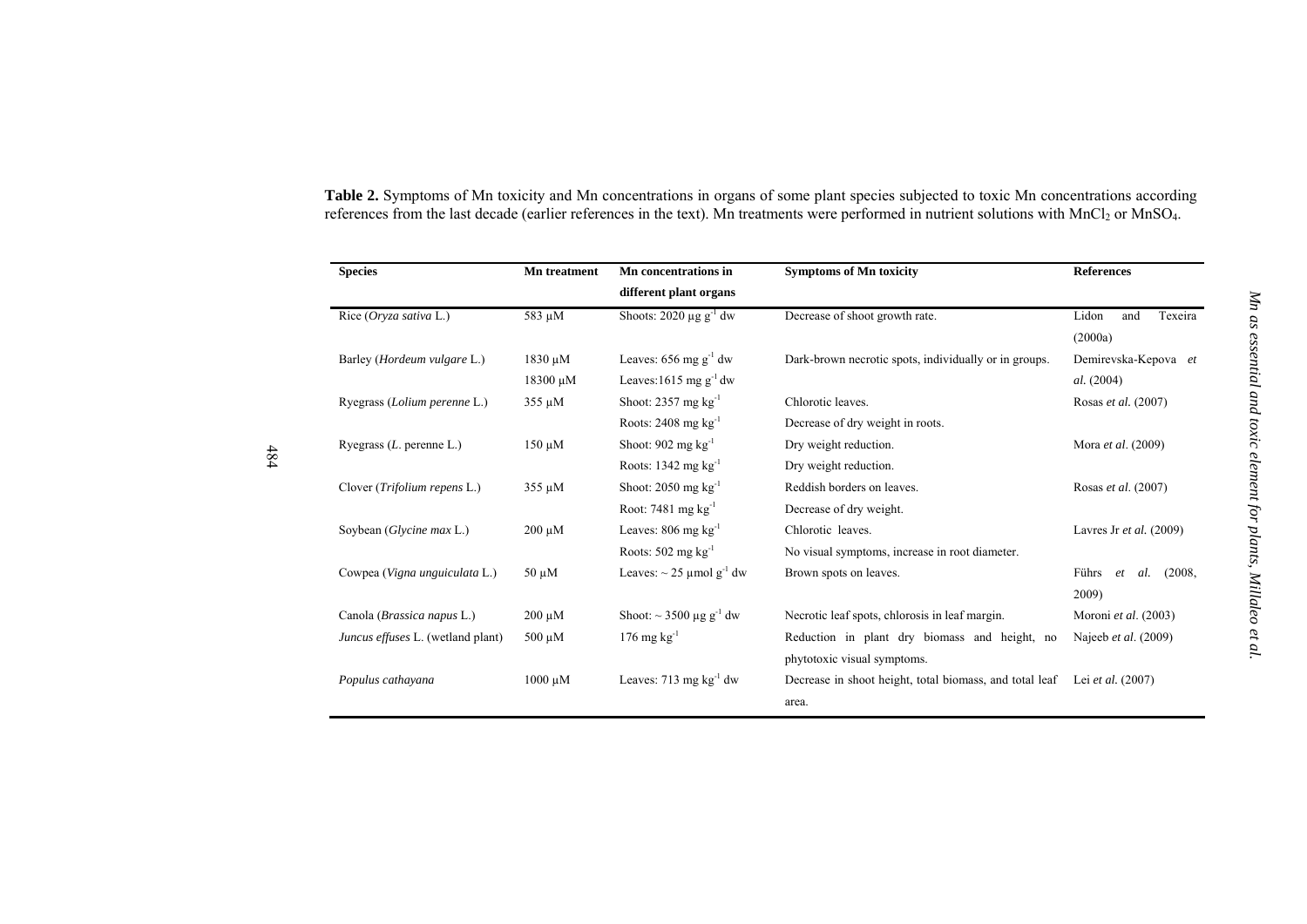Despite the importance of Mn excess in the photosynthetic performance of plants, only a few studies about this issue are available. A reduction in photosynthesis, in chlorophyll *a* and *b* contents and their biosynthesis, as well as a reduction in carotenoids is frequently found in plants and also in algae under Mn excess (Macfie and Taylor, 1992; Hauck *et al*., 2003). In rice cultivated at different Mn concentrations (from 2.3 to 583 µM), a significant decrease in chlorophyll *a* content has been reported at the highest Mn concentration (Lidon and Teixeira, 2000a). Nable *et al*. (1988) reported an early inhibition of photosynthesis concomitant with a high Mn accumulation in the leaves in *Nicotiana tabacum* cultivated in nutrient solutions with a Mn excess  $(1,000 \mu M)$ . The authors concluded that the inhibition of photosynthesis is an early indicator for Mn toxicity in tobacco leaves. Lidon *et al*., (2004) also observed a decline in net photosynthesis ( $\mu$ mol CO<sub>2</sub> m<sup>-2</sup>s<sup>-1</sup>) and photosynthetic capacity ( $\mu$ mol O<sub>2</sub> m<sup>-2</sup>s<sup>-1</sup>) in rice plants subjected to 9.1 and 36.4 µM Mn treatment, respectively, with no changes in the levels of the ratio between variable (Fv) and maximum (Fm) chlorophyll fluorescence (Fv/Fm). However, an increase in the photochemical quenching and the quantum yield of non-cyclic electron transport was found up to 36.4 µM Mn. Since Mn is accumulated in thylakoids, this element may interfere with thylakoid stacking, decreasing net photosynthesis (Lidon and Teixeira, 2000a).

 Similarly to Mn toxicity, Mn deficiency also depressed leaf photosynthetic capacity in plants of *Carya illinoinensis*, primarily by reducing the number of PSII units per unit leaf area, but these PSII units maintained abilities similar to those of the control plants (Henriques, 2003). Increased Mn concentrations  $(0 - 1,000)$  and  $10,000$   $\mu$ M

Mn) in wheat plants inhibited the<br>biosynthesis of chlorophyll and biosynthesis of chlorophyll and carotenoids, inducing a decrease in photosynthetic electron transport rates and therefore a decrease in the rate of photosynthesis (Macfie and Taylor, 1992). Higher Mn concentrations are also involved in a shortening of root and shoot and in a decreased chlorophyll concentration in the Mn accumulator plant, *Alyssum murale* (Abou *et al.*, 2002). Recently, Amao and Ohashi (2008) suggested that high Mn amounts in spinach leaves inhibited the activity of oxygen evolved complex of PSII.

#### **Manganese toxicity and oxidative stress**

Mn toxicity can also trigger oxidative stress in plant cells (Demirevska-Kepova *et al*., 2004). As a toxic metal, Mn can cause metabolic alterations and macromolecular damage that disrupt the cell homeostasis (Hegedüs *et al*., 2001; Polle, 2001). According to Lynch and St. Clair (2004), Mn toxicity in plants generates reactive oxygen species (ROS), mainly OH, the most reactive oxidant and harmful species in cells (Lidon and Henriques, 1993). With respect to the oxidative stress responses to Mn excess, Lidon and Teixeira (2000b) reported that at the first growth stages of rice, two kinetic phases can be distinguished: in the first one, there is an increase in Mn accumulation in the thylakoid lamellae (McCain and Markley, 1989), which inhibits electron leakage from the Hill and Mehler reactions, limiting ROS formation. In the second kinetic phase, higher Mn amounts inhibit the non-cyclic photophosphorylation process, promoting an increase in ROS production that parallels an injury increase in the thylakoid peroxidase system (Lidon and Teixeira, 2000b). These authors concluded that Mn excess increases the disorganization in chloroplast lamellae,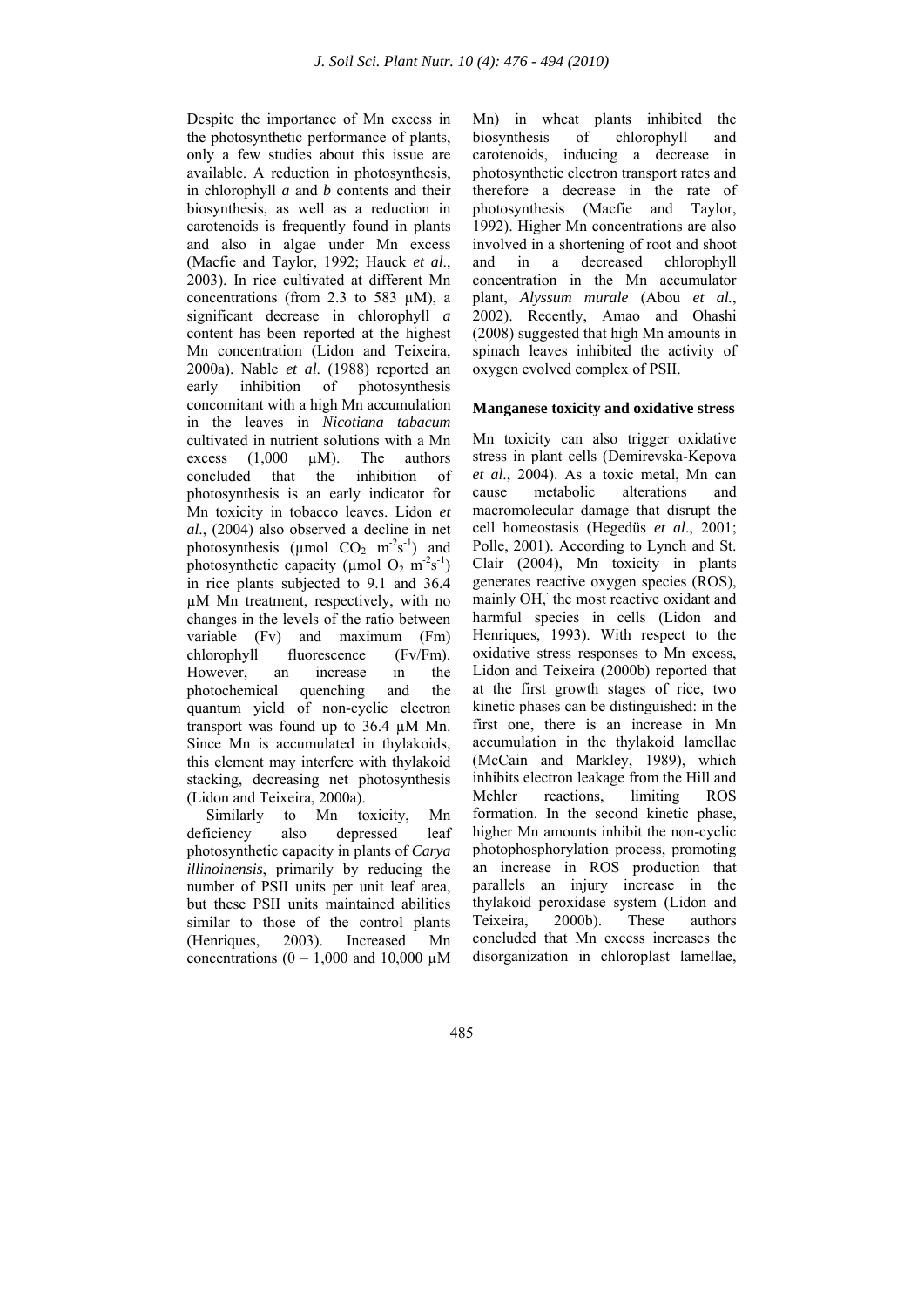but elevated activity of superoxide dismutase (SOD) still limits cell damage.

 It has also been reported that in *Cucumis sativus* plants both Mn excess and optimum light intensity determine an enhancement in oxidative stress by increased Mn content in the tissues concomitant with an inhibition of plant growth (Shi *et al*., 2006). Investigations performed by González *et al*., (1998) showed that lipid peroxidation was not induced by Mn-toxicity stress in the mature leaves of *Phaseolus vulgaris*, although other studies have shown that lipid peroxidation occurred in isolated chloroplast of wheat (Panda *et al*., 1986). However, González *et al*. (1998) mentioned that this damage process could be related to the development stage of leaves, with the damage being more intense in immature than in mature leaves.

 The geographical origin of the species and climatic conditions also affect the degree of Mn toxicity in plant species or populations as shown in two populations of *Populus cathayana*, coming from a wet and dry climate cultivated in an acid solution with increasing Mn concentrations (Lei *et al*., 2007). The results showed that the wet climate population accumulated more Mn in plant tissues especially in leaves, decreasing their growth, chlorophyll contents, and activities of antioxidant enzymes than the dry climate population.

#### **TOLERANCE MECHANISMS TO MANGANESE TOXICITY**

The ability of plant for to grow and survive in a metal-contaminated environment, commonly called resistance, can be achieved through different mechanisms: avoidance and/or tolerance. The former involves a protective role that prevents the metal ions from entering the cytoplasm of plant cells (Blamey *et al*.,

1986; Marschner, 1991). The latter strategy (tolerance) implies a detoxification of metal ions after they have crossed the plasma cell membrane or internal organelle biomembranes (Macfie *et al*., 1994). However, as shown in the following paragraphs, the differentiation of these mechanisms in the pertinent literature is very confusing.

 The sequestering of Mn in the apoplast is considered an avoidance mechanism. However, some researchers have included this feature as a tolerance mechanism. For example, Horst *et al*., (1999) suggested that tolerance to Mn excess in *Vigna unguiculata* is performed by the reduction of  $Mn^{2+}$  activity in the apoplast throughout complexation by organic acids. In this species, symptoms such as brown leaf cell spots are also identified as oxidized Mn, and phenolic compounds present in the cell walls are considered a Mn tolerance mechanism (Wissemeier and Horst, 1992). On the other hand, the  $Mn^{2+}$  oxidation by peroxidases in the cell walls of roots is considered by Marschner (1991) as an avoidance mechanism, although the existence of such a mechanism was not considered in the study of Horiguchi (1987). In this study, it is suggested that oxidized Mn deposition in plant tissues corresponds to a tolerance mechanism to Mn toxicity, with *Cucumis sativus* being more tolerant to high Mn deposition in tissues than melon (*Cucumis melo)*. Blamey *et al*., (1986) reported the accumulation and secretion of  $Mn^{2+}$  in and around the trichomes of sunflower plants (*Helianthus annuus*) as a Mn tolerance mechanism. Another strategy that plants use to prevent the toxic effects of heavy metals as well as of Mn can be the efflux from the cell. In this process, the Mn cell is delivered into the Golgi apparatus and finally exported from the cell via secretory pathway vesicles that carry the metal to the cell surface (Ducic and Polle, 2005).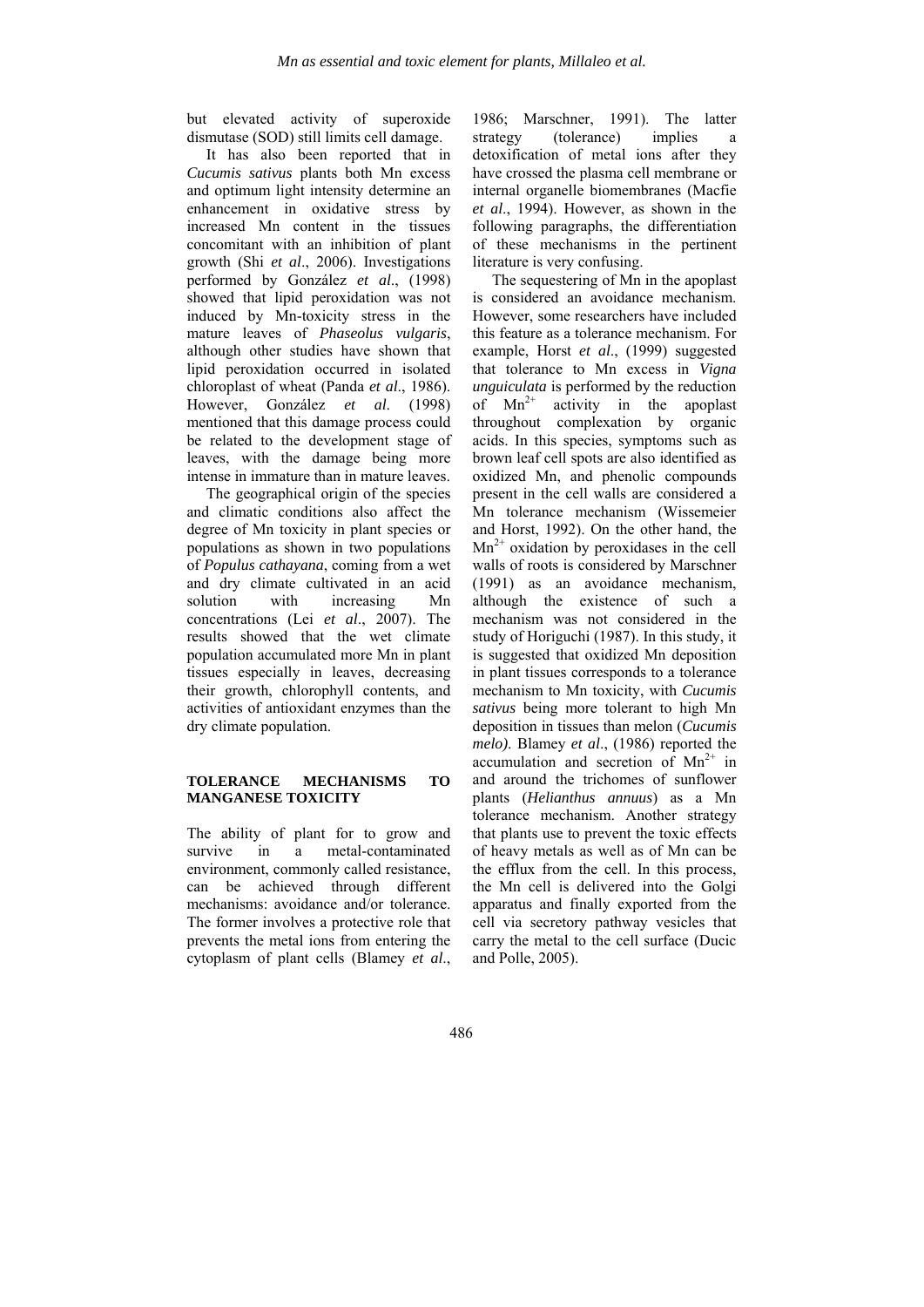Summarizing the available literature regarding tolerance mechanisms to Mn, it appears that the main Mn tolerance mechanism is the sequestration by organic compounds in metabolically less active cells or organelles. The vacuole is considered the biggest and most important compartment, because it can store many toxic compounds (Pittman, 2005). Hence, an increase in phenolic compounds was found in the hydrophyte (*Trapa natans*) leaves exposed to high Mn levels (130 µM) (Baldisserotto *et al*., 2004). These compounds chelate Mn inside the vacuole, segregating the metal ion in the protoplasm and thus reducing the damage (Davis *et al*., 2001). A similar key role has recently been assigned to oxalic acid in Mn internal sequestration by chelating specifically the Mn excess in vacuoles of Mn hyperaccumulator plants (*Phytolacca americana*) (Dou *et al*., 2008). Furthermore, it has been observed that a Mn excess can accumulate dark material in the vacuoles, probably for deposition of Mn oxides or an increase in polyphenol oxidase activity in *Citrus volkameriana* plants (Papadakis *et al*., 2007). Similarly, studies about the effect of Mn excess in varieties of the conifer *Pseudotsuga menziesii* showed dark deposits of Mncomplexes in plant root vacuoles, which were associated with phosphate, establishing "free"  $Mn^{2+}$  to form insoluble complexes, giving a greater tolerance (Ducic and Polle, 2007). Additionally, these studies showed that both, root elongation and biomass production were inhibited by Mn treatment above 2,500 µM, mainly in *P. menziesii* var. *glauca*, confirming that it is a species with lower tolerance than *P. menziesii* var. *viridis.* 

 Another strategy to confer Mn tolerance inside plant cells is associated with several metal transporter proteins identified in the Mn transport mechanisms described in section 4. Metal transporter proteins located in the tonoplast (CAX2 in

tobacco plants, ShMTP1 in *Arabidopsis* plants) conferred greater tolerance on elevated  $Mn^{2+}$  levels due to the internal sequestering of this element (Hirschi *et al*., 2000; Delhaize *et al*., 2003). Other transporter proteins (ECA1) can maintain low cytosolic Mn, since it moves into the endoplasmic reticulum (Wu *et al*., 2002). In this research, ECA1 was able to reduce cytosolic Mn<sup>2+</sup>, preventing an interference with the internal distribution of other ions  $(Mg^{2+}, Fe^{2+} \text{ or } Ca^{2+}).$ 

 Unlike other metal stresses, the accumulation of Mn excess does not have a single cell target. Depending on the plant species, different organelles can serve as stores for this accumulation (Lidon *et al*., 2004). Under high Mn levels apart from vacuoles, chloroplasts are important sinks of this metal in *Citrus volkmeriana*. This feature, together with the larger size of this organelle, is considered to be an adaptive response of this plant to Mn excess (Papadakis *et al*., 2007). In general, cultivated plants like rice are considered tolerant to Mn toxicity (Lidon, 2001) because their leaf tissues can accumulate from 5 to 10 times more Mn than other grasses (Foy *et al*., 1978). The Mn tolerance mechanism in this species included the inhibition of apoplastic influx from the cortex toward the stele and symplastic Mn assimilation in the shoot protoplast, where the chloroplast is the main target (Lidon, 2001).

 The distribution of Mn excess in both roots and shoots is dependent on plant species and genotype. Early research associated Mn tolerance in some plants with a greater retention of Mn excess in the roots, as mentioned by Andrew and Hegarty (1969) in regard to tropical and temperate legume species. The root retention of heavy metals has been attributed to the formation of metal complexes in roots (Foy *et al*., 1978). Metals with high electro-negativity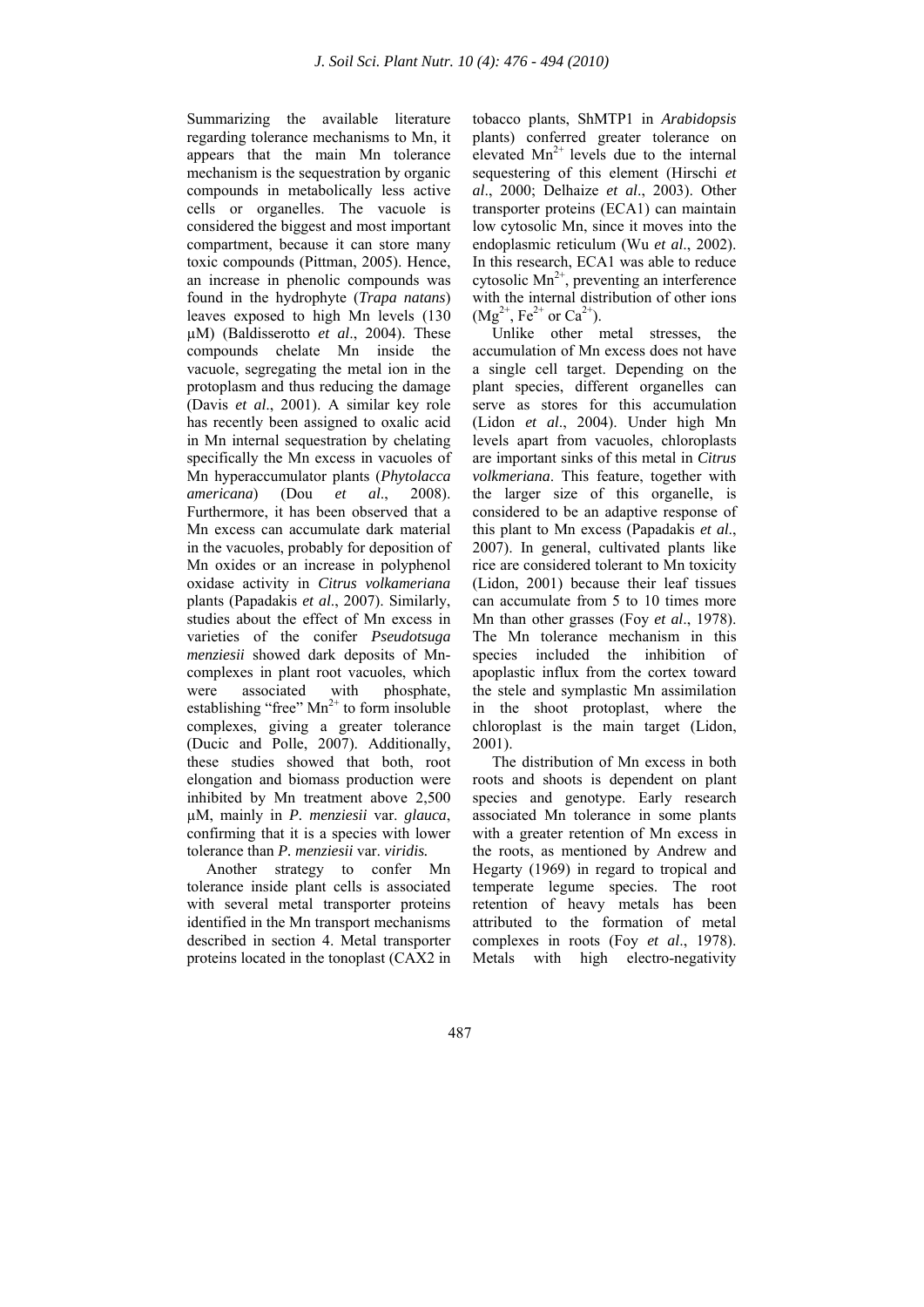accumulate in roots in larger amounts than metals with low electro-negativity. In the latter instance, Mn and Zn metals can easily be translocated to the tops (Chino, 1981).

 In proteomics studies, a comparison of Mn-sensitive and Mn-tolerant cultivars of cowpea (*Vigna unguiculata*.) has shown relevant features of leaf apoplast in the expression of Mn toxicity: formation of brown spots, induction of callose formation and an enhanced release of phenols and peroxidases into the apoplast (Fecht-Christoffers *et al*., 2003; Fecht-Christoffers *et al*., 2006). Specific proteins involved in the regulation processes, such as  $CO<sub>2</sub>$  fixation, stabilization of the Mn cluster of the photosystem II, pathogenesis-response reactions and protein degradation, were affected at low or high Mn levels, mainly in the Mn-sensitive cowpea cultivar (Führs *et al*., 2008). Chloroplastic proteins, which are important for  $CO<sub>2</sub>$ fixation and photosynthesis, were of lower abundance upon Mn-induced stress, suggesting the scavenging of metabolic energy for a specific stress response. Führs *et al.*, (2008) concluded that a coordinated interplay of apoplastic and symplastic reactions seems to be important during the Mn-stress response in plants.

 To alleviate metal toxicity in plants, the antioxidant systems are also considered an important tolerance mechanism. The antioxidant systems include antioxidant enzyme "scavengers" such as superoxide dismutase (SOD), catalase (CAT), peroxidases (phenol peroxidase, POX, ascorbate peroxidase, APX, guaiacol peroxidase, GPX) and the non-enzymatic antioxidant molecules: ascorbate, α-tocopherol, carotenoids, flavonoids and glutathione (Foyer and Noctor, 2003; Apel and Hirt, 2004). These constitute other mechanisms against ROS, produced by Mn toxicity.

Higher activities of antioxidant enzymes are found in response to a Mn excess in woody plants (Lei *et al*., 2007), in herbs such as white clover (*Trifolium repens*.) and in ryegrass (*Lolium perenne*), which suggest a lower oxidative stress (Rosas *et al*., 2007; Mora *et al*., 2009). Another plant tolerance mechanism to metal toxicity is associated with lower metal uptake and translocation to other organs (Hall, 2002). The exudation of organic acid anions (carboxylates) to the rhizosphere may minimize the absorption by roots of such metals as aluminium and nickel (Ma *et al*., 2001; Yang *et al*., 1997). There are few reports regarding the release of organic acid anions by roots in the event of Mn toxicity (González and Lynch, 1999). Recently, Mora *et al*. (2009) reported that the root exudates of oxalate and citrate may decrease Mn availability in the rhizosphere, enhancing their Mn tolerance in ryegrass subjected to Mn toxicity.

 Other nutrient applications can help minimize the effects of Mn toxicity. Thus, it has been reported that silica (Si) addition significantly decreases lipid peroxidation caused by an Mn excess decreasing the symptoms of Mn phytotoxicity and improving plant growth in some plants (Iwasaki *et al*., 2002; Shi *et al*., 2005). There is also an association between Mn toxicity and the decrease in Ca concentration in barley plants (*Hordeum vulgare*), indicating a competition and a specific interaction during the absorption and/or translocation of these elements (Alam *et al*., 2001). Another study, in which Ca is applied to reduce the Mn toxicity, showed that Ca additions inhibited Mn translocation from roots to shoots in barley plants, but did not affect the Mn absorption in roots (Alam *et al*., 2006). This suggested that Ca could avoid Mn accumulation in shoots, protecting the photosynthetic apparatus from the dangerous effect of an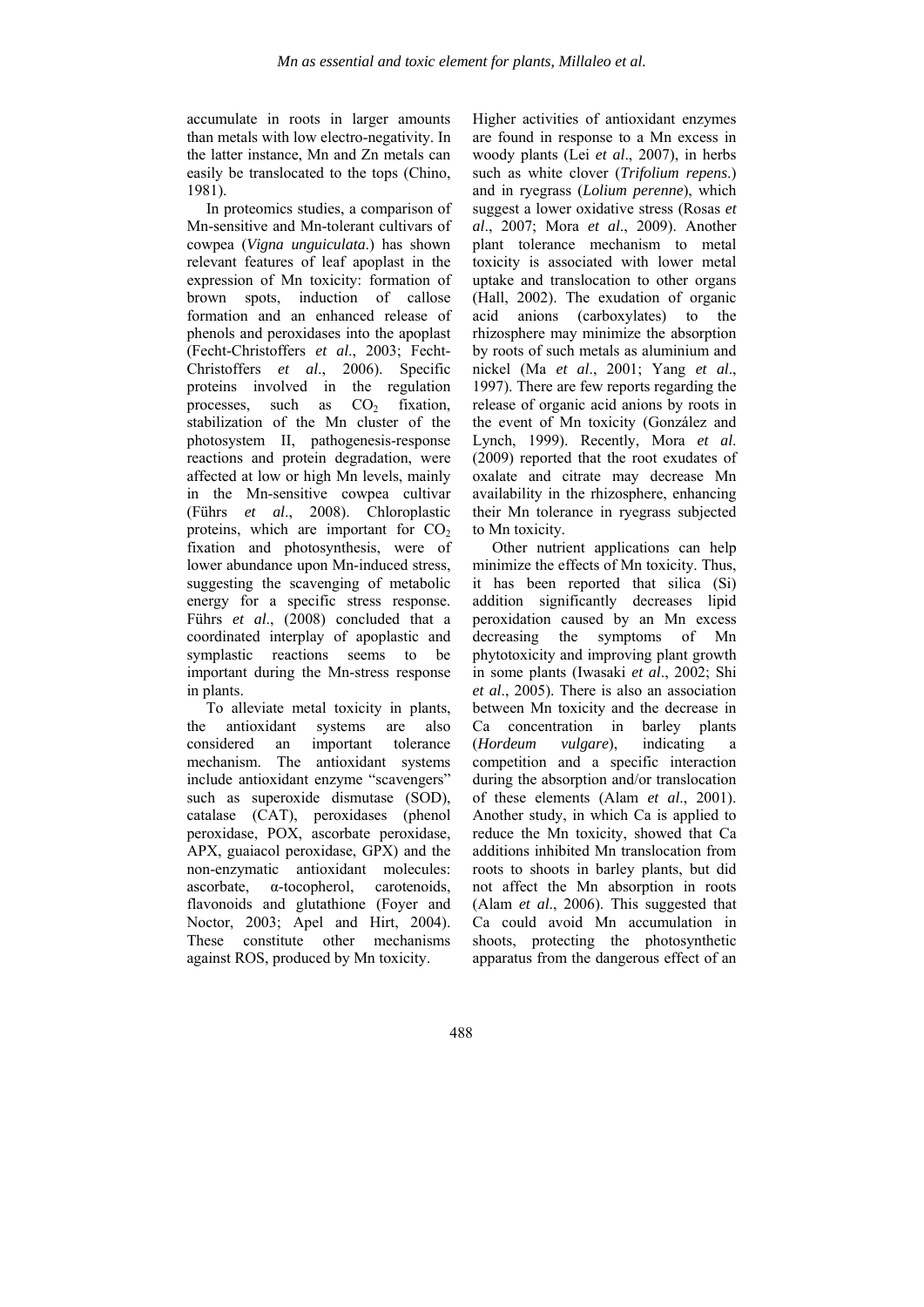excess of Mn. In barley, Mn toxicity could also be repressed by high K contents, which inhibit both the absorption and the translocation of Mn (Alam *et al*., 2005).

# **CONCLUSIONS AND PERSPECTIVES**

Manganese is considered an essential micronutrient for the metabolic process in plants. Nevertheless, both deficiency and excess alter these processes. Acid soils make excessive Mn amounts toxic for the plants. Mn toxicity is a world-wide problem in areas with acid soils. This toxicity alters physiological, biochemical and molecular processes at the cell level. It is crucial to know the limitations of these soils for the purpose of soil-plant interaction management, especially in relation to the presence and Mn excess. Thus, the knowledge of Mn uptake, translocation, accumulation and resistance mechanisms in crop plants under Mn excess and toxicity is of great importance to crop improvement.

 Most molecular and physiological approaches to Mn transport inside plant cells have recently been analyzed, as these are useful tools for understanding resistance mechanisms. However, the question as to which is the best candidate gene related to Mn toxicity in acid soil continues to elude plant scientists due to Mn toxicity in plants being a complex trait and involving multiple physiological and biochemical mechanisms and a wide array of genes. The understanding of these mechanisms will contribute to improving the yield and quality of cultivated plants in acid soils. Future efforts for developing Mn-tolerant plants should take all these aspects into account.

#### **ACKNOWLEDGMENTS**

Financial support for this review was provided by Fondo Nacional de Desarrollo Científico y Tecnológico (FONDECYT Nº 1080372) and Comisión Nacional de Investigación Científica y Tecnológica (CONICYT) Doctoral Fellowship of the Government of Chile.

# **REFERENCES**

**Abou, M., Symeonidis, L., Hatzistavrou, E., Yupsanis, T. 2002.** Nucleolytic activities and appearance of a new DNase in relation to nickel and manganese accumulation in *Alyssum murale*. J. Plant Physiol. 159, 1087-1095.

**Adriano, D.C. 2001.** Trace elements in terrestrial environments. Biogeochemistry, bioavailability and risks of metals. Springer-Verlag, New York, 867 p.

**Alam, S., Kamei, S., Kawai, S. 2001.**  Amelioration of manganese toxicity in barley with iron. J. Plant Nutr. 28, 1421-1433.

**Alam, S., Akiha, F., Kamei, S., Huq, S., Kawai, S. 2005.** Mechanism of potassium alleviation of manganese phytotoxicity in barley. J. Plant Nutr. 28, 889-901.

**Alam, S., Kodama, R., Akiha, F., Kamei, S., Kawai, S. 2006.** Alleviation of manganese phytotoxicity in barley with calcium. J. Plant Nutr. 29, 59-74.

**Alscher, R., Erturk, N., Heath, L. 2002.** Role of superoxide dismutase (SODs) in controlling oxidative stress in plants. J. Exp. Bot. 53, 1331- 1341.

**Andrew, C.S., Hegarty, M.P. 1969.**  Comparative responses to manganese excess of eight tropical and four temperate pasture legume species. Aust. J. Agric. Res. 20, 687-696.

**Amao, Y., Ohashi, A. 2008.** Effect of Mn ion on the visible light induced water oxidation activity of photosynthetic organ grana from spinach. Catal. Commun. 10, 217–220.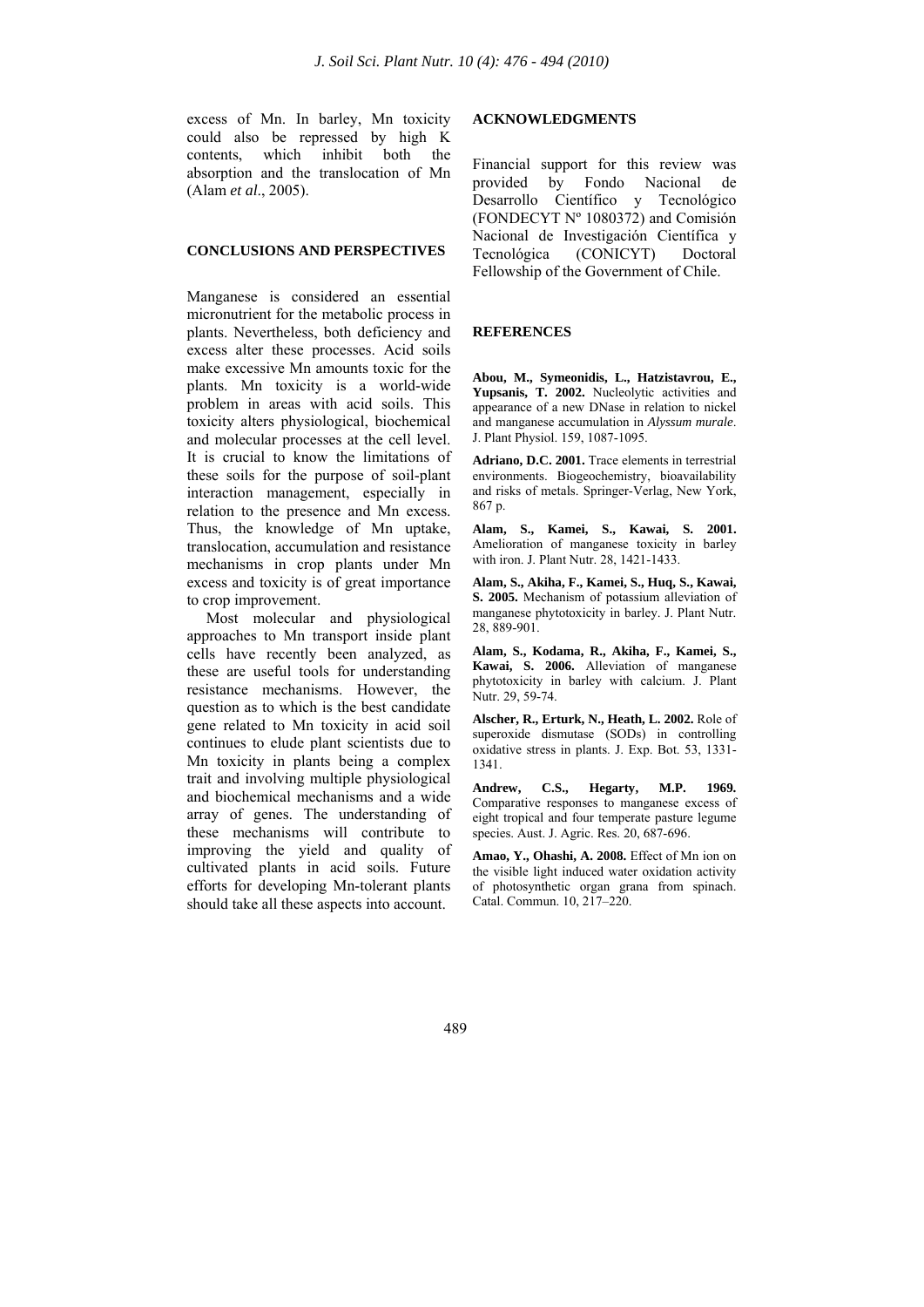**Apel, K., Hirt, H. 2004.** Reactive oxygen species: Metabolism, oxidative stress, and signal transduction. Annu. Rev. Plant Biol. 55, 373-379.

**Baldisserotto, C., Ferroni, L., Medici, V., Pagnoni, A., Pellizzari, M., Fasulo, M.P., Fagioli, F., Bonora, A., Pancaldi, S. 2004.**  Specific intra-tissue responses to manganese in the floating lamina of *Trapa natans* L. Plant Biol. 6, 578-589.

**Bartsevich, V., Pakrasi, H.B. 1996.** Manganese transport in the cyanobacterium *Synechocystis* sp PCC 6803. J. Biol. Chem. 271, 26057-26061.

**Blamey, F., Joyce, D., Edwards, D., Asher, C. 1986.** Role of trichomes in sunflower tolerance to manganese toxicity. Plant Soil. 91, 171-180.

**Bradl, H. 2004.** Adsorption of heavy metal ions on soils and soils constituents. J. Colloid. Interf. Sci. 277, 1-18.

**Buchanan, B., Grusen, W., Jones, R. 2000.**  Biochemistry and molecular biology of plants. American Society. of Plant Physiologists Maryland. 1367 p.

**Burnell, J. 1988.** The biochemistry of manganese in plants. In: R.D. Graham, R.J. Hannam, N.J. Uren. (eds). Manganese in Soil and Plants. Kluwer Academic Publishers, Dordrecht, The Netherlands, pp. 125–137.

**Chino, M. 1981.** Metal stress in rice plants. In: K. Kitagisi, I. Yamane (eds). Heavy metal pollution in soils of Japan. Japan Scientific Societies Press, Tokyo, pp. 65-80.

**Clarkson, D.T. 1988.** The uptake and translocation of manganese by plant roots. In: R.D. Graham, R.J. Hannam, N.J. Uren. (eds). Manganese in Soil and Plants. Kluwer Academic Publishers, Dordrecht, The Netherlands, pp. 101- 111.

**Clemens, K.L., Force, D.A., Britt, R.D. 2002.**  Acetate binding at the photosystem II oxygen evolving complex: an S2-State multiline signal ESEEM study. J. Am. Chem. Soc. 124, 10921- 10933.

**Conyers, M., Uren, N., Helyar, K., Poile, G., Cullis, B. 1997.** Temporal variation in soil acidity. Aust. J. Soil Res. 35, 1115-1129.

**Davis, M.A., Pritchard, S.G., Boyd, R.S.,**  Prior, S.A. 2001. Developmental and induced responses of nickel-based and organic defenses of the nickel-hyperaccumulating shrub, *Psychotria douarrei*. New. Phytol. 150, 49-58.

**Delhaize, E., Kataoka, T., Hebb, D.M., White, R.G., Ryan, P.R. 2003.** Genes encoding proteins of the cation diffusion facilitator family that confer manganese tolerance. Plant Cell 15, 1131- 1142.

**Delhaize, E., Gruber, B.D., Pittman, J.K., White, R.G., Leung, H., Miao, Y., Jiang, L., Ryan, P.R., Richardson, A.E. 2007.** A role for the AtMTP11 gene of *Arabidopsis* in manganese transport and tolerance. Plant J. 51, 198–210.

**Demirevska-Kepova, K., Simova-Stoilova, L., Stoyanova, Z., Holzer, R., Feller, U. 2004.**  Biochemical changes in barley plants after excessive supply of copper and manganese. Environ. Exp. Bot. 52, 253-266.

**Dou, C., Fu, X, Chen, X,Shi, J., Chen, Y. 2008.**  Accumulation and detoxification of manganese in hyperaccumulator *Phytolacca americana*. Plant Biol. 11, 664-670.

**Ducic, T., Polle, A. 2005.** Transport and detoxification of manganese and copper in plants. Braz. J. Plant Physiol. 17, 103-112.

**Ducic, T., Polle, A. 2007.** Manganese toxicity in two varieties of Douglas fir (*Pseudotsuga menziesii* var. viridis and glauca) seedlings as affected by phosphorus supply. Funct. Plant Biol. 34, 31-40.

**El-Jaoual, T., Cox, D. 1998.** Manganese toxicity in plants. J. Plant Nutr. 21, 353-386.

**Fageria, N., Baligar, V., Clark, R. 2002.**  Micronutrients in crop production. Adv. Agron. 77, 185-268.

**Farasova, A., Beinrohr, E. 1998.** Metal-metal interaction in accumulation of V, Ni, Mo, Mn, and Cu in under and above ground parts of Sinapis alba. Chemosphere 36, 1305-1317.

**Fecht-Christoffers, M., Braun, H., Lemaitre-Guillier, C., VanDorsselaer, A., Horst, W. 2003.** Effect of manganese toxicity on the proteome of the leaf apoplast in cowpea. Plant Physiol. 133, 1935-1946.

**Fecht-Christoffers, M., Führs, H., Braun, H., Horst, W. 2006.** The role of hydrogen peroxideproducing and hydrogen peroxide-consuming peroxidases in the leaf apoplast of cowpea in manganese tolerance. Plant Physiol. 140, 1451- 1463.

**Foy, C., Chaney, R., White, M. 1978.** The physiology of metal toxicity in plants. Annu. Rev. Plant Physiol. 29, 511-566.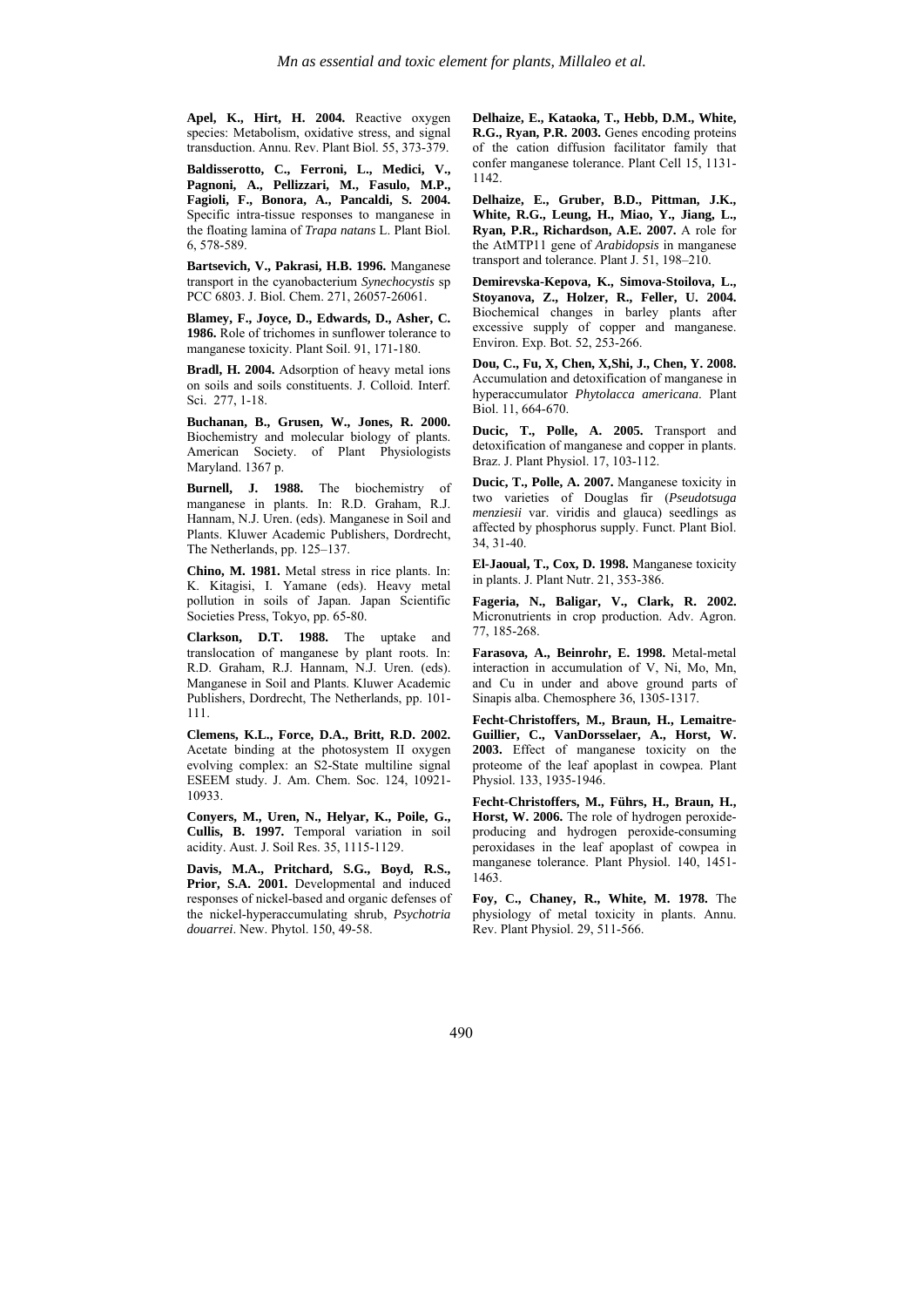**Foy, C., Scott, B., Fisher, J. 1988.** Genetic differences in plant tolerance to manganese toxicity. In: R.D. Graham, R.J. Hannam, N.J. Uren. (eds). Manganese in Soil and Plants. Kluwer Academic Publishers, Dordrecht, The Netherlands, pp. 293–307.

**Foyer, C., Noctor, G. 2003.** Redox sensing and signalling associated with reactive oxygen in chloroplasts, peroxisomes and mitochondria. Physiol. Plant. 119, 355-364.

**Führs, H., Hartwig, M., Buitrago, L., Heintz, D., Van Dorsselaer, A., Braun, H., Horst, W. 2008.** Early manganese-toxicity response in *Vigna unguiculata* L. – a proteomic and transcriptomic study. Proteomics 8, 149-159.

**Führs, H., Götze, S., Specht, A., Erban, A., Gallien, S., Heintz, D., Van Dorsselaer, A., Kopka, J., Braun, H.P., Horst, W.J. 2009.**  Characterization of leaf apoplastic peroxidases and metabolites in *Vigna unguiculata* in response to toxic manganese supply and silicon. J. Exp. Bot. 60, 1663–1678.

**Gherardi M., Rengel, Z. 2003.** Genotypes of lucerne (*Medicago sativa* L.) show differential tolerance to manganese deficiency and toxicity when grown in bauxite residue sand. Plant Soil 249, 287-296.

**Gherardi M., Rengel, Z. 2004.** The effect of manganese supply on exudation of carboxylates by roots of lucerne (*Medicago sativa*). Plant Soil 260, 271-282.

**González, A., Steffen, K., Lynch, J. 1998.** Light and excess manganese. Plant Physiol. 118, 493- 504.

**González, A., Lynch, J. 1999.** Subcellular and tissue Mn compartmentation in bean leaf under Mn toxicity stress. Aust. J. Plant Physiol. 26, 811-822.

**Goussias, C., Boussac, A., Rutherford, W. 2002.** Photosystem II and photosynthetic oxidation of water: an overview. Phil. Trans. R. Soc. Lond. B 357, 1369-1381.

**Guest, C., Schulze, D., Thompson, I., Huber, D. 2002.** Correlating manganese X-ray absorption near-edge structure spectra with extractable soil manganese. Soil Sci. Soc. Am. J. 66, 1172-1181.

**Hall, J.L. 2002.** Cellular mechanisms for heavy metal detoxification and tolerance. J. Exp. Bot. 53, 1-11.

**Hauck, M., Paul, A., Gross, S., Raubuch, M. 2003.** Manganese toxicity in epiphytic lichens: chlorophyll degradation and interaction with iron and phosphorus. Environ. Exp. Bot. 49, 181-191.

**Hegedüs, A., Erdei, S., Horváth, G. 2001.**  Comparative studies of  $H_2O_2$  detoxifying enzymes in green and greening barley seedlings under cadmium stress. Plant Sci. 160, 1085- 1093.

**Henriques, F. 2003.** Gas exchange, chlorophyll a fluorescence kinetics and lipid peroxidation of pecan leaves with varying manganese concentrations. Plant Sci. 165, 239-244.

**Herren, T., Feller U. 1994.** Transfer of zinc from xylem to phloem in the peduncle of wheat, J. Plant Nutr. 17, 1587-1598.

**Hirschi, K., Korenkov, V., Wilganowski, N., Wagner, G.J. 2000.** Expression of *Arabidopsis*  CAX2 in tobacco. Altered metal accumulation and increased manganese tolerance. Plant Physiol. 124, 125-133.

**Horiguchi, T. 1987.** Mechanism of manganese toxicity and tolerance of plants. II. Deposition of oxidized manganese in plant tissues. J. Soil Sci. Plant Nutr. 33, 595-606.

**Horst, W.J. 1988.** The physiology of manganese toxicity. In: R.D. Graham, R.J. Hannam, N.J. Uren (eds). Manganese in Soil and Plants. Kluwer Academic Publishers, Dordrecht, The Netherlands, pp. 175–188.

**Horst, W., Fecht, M., Naumann, A., Wissemeier, A., Maier, P. 1999.** Physiology of manganese toxicity and tolerance in *Vigna unguiculata* (L.) Walp. J. Plant Nutr. Soil Sci. 162, 263-274.

**Houtz, R.L., Nable, R.O., Cheniae, G.M. 1988.**  Evidence for effects on the in vivo activity of<br>ribulose-biphosphate carboxylase/oxygenase carboxylase/oxygenase during development of Mn toxicity in tobacco. Plant Physiol. 86, 1143-1149.

**Hue, N. 1988.** A possible mechanism for manganese toxicity in Hawaii soils amended with a low-Mn sewage sludge. J Environ. Qual. 17, 473-479.

**Hue, N., Mai, Y. 2002.** Manganese toxicity in watermelon as affected by lime and compost amended to a Hawaiian acid Oxisol. Hortscience 37, 656-661.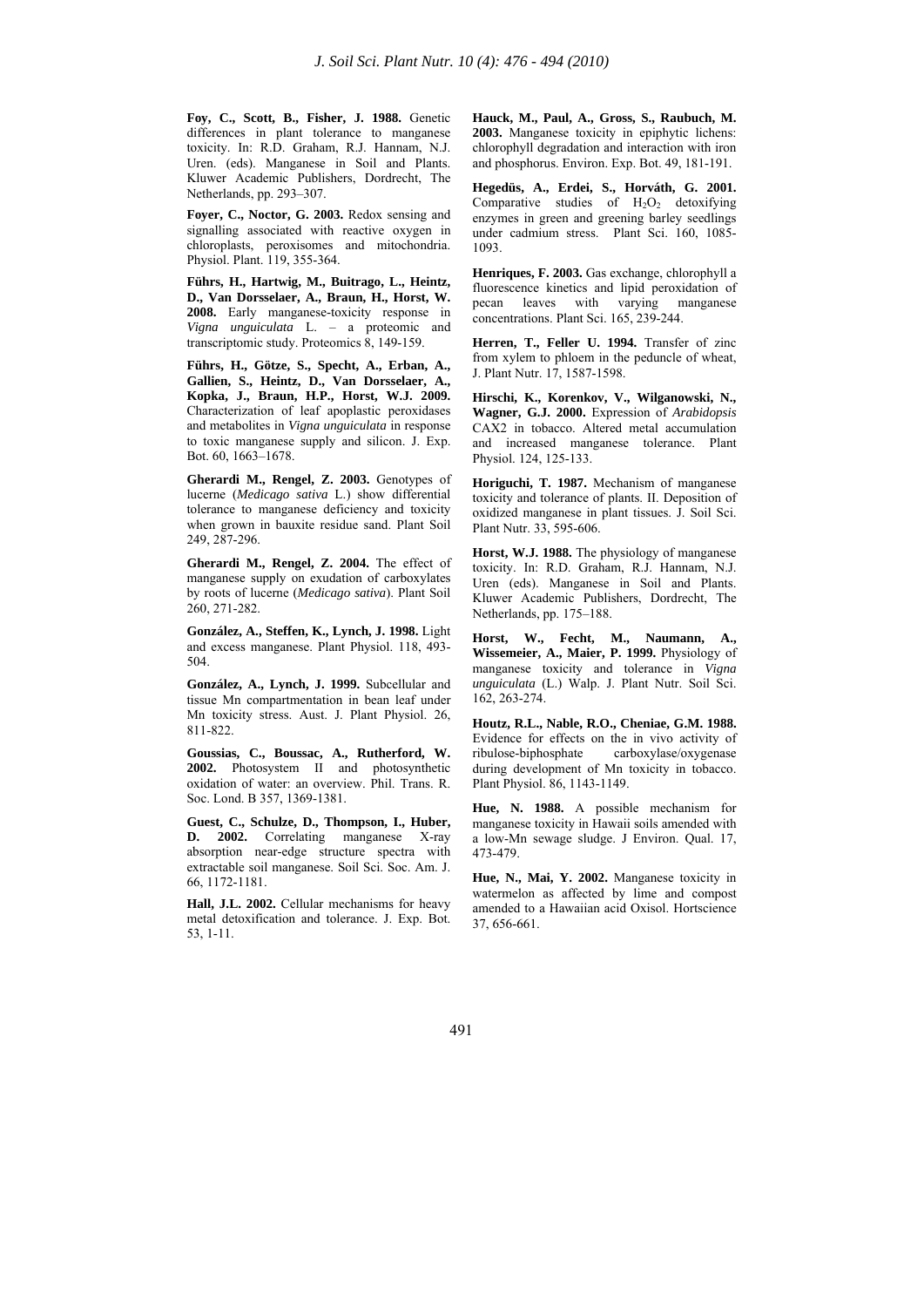**Humphries, J., Stangoulis, J., Graham, R. 2007.** Manganese. In: A. Barker, D. Pilbeam (eds). Handbook of Plant Nutrition, Taylor and Francis, USA, pp. 351-366.

**Iwasaki, K., Maier, P., Fecht, M., Horst, W. 2002.** Effects of silicon supply on apoplastic manganese concentrations in leaves and their relation to manganese tolerance in cowpea (*Vigna unguiculata* (L.)Walp). Plant Soil 238, 281-288.

**Kochian, L., Hoekenga, O., Piñeros, M. 2004.**  How do crops plants tolerate acid soils? Mechanisms of aluminum tolerance and phosphorus efficiency. Annu. Rev. Plant Biolog. 55, 459-93.

**Kogelmann, W., Sharpe, W. 2006.** Soil acidity and manganese in declining and nondeclining sugar maple stands in Pennsylvania. J. Environ. Qual. 35, 433-441.

**Korshunova, Y., Eide, D., Clark, W., Guerinot, M., Pakrasi, H. 1999.** The IRT1 protein from *Arabidopsis thaliana* is a metal transporter with a broad substrate range. Plant Mol. Biol. 40, 37-44.

Laha, S., Luthy, R. 1990. Oxidation of aniline and other primary aromatic amines by manganese dioxide. Environ. Sci. Technol. 24, 363-373.

**Lavres J., Malavolta, E., Nogueira, N.L., Moraes, M.F., Rodrigues, A., Lanzoni, M.,**  Pereira, C. 2009. Changes in anatomy and root cell ultrastructure of Soybean genotypes under manganese stress. R. Bras. Ci. Solo 33,395-403.

**Lei, Y., Korpelainen, H., Li, C. 2007.**  Physiological and biochemical responses to high Mn concentrations in two contrasting *Populus cathayana* populations. Chemosphere 68, 686- 694.

Lidon, F. 2001. Tolerance of rice to excess manganese in the early stages of vegetative growth. Characterization of manganese accumulation. J. Plant Physiol. 158, 1341-1348.

**Lidon, F.C., Barreiro, M., Ramalho, J. 2004.**  Manganese accumulation in rice: implications for photosynthetic functioning. J. Plant Physiol. 161, 1235-1244.

**Lidon, F.C, Teixeira, M.G. 2000a.** Rice tolerance to excess Mn: Implications in the chloroplast lamellae and synthesis of a novel Mn protein. Plant Physiol. Biochem. 38, 969-978.

**Lidon, F.C., Teixeira, M.G. 2000b.** Oxy radicals production and control in the chloroplast of Mn-treated rice. Plant Sci.152, 7-15.

**Lidon, F.C., Henriques, F. 1993.** Oxygen metabolism in higher plant chloroplasts. Photosynthetica 29, 249-279.

**Luk, E., Jensen, L.T., Culotta, V.C. 2003**. The many highways for intracellular trafficking of metals. JBIC 8, 803-809.

**Lynch, J.P., St.Clair, S.B. 2004.** Mineral stress: the missing link in understanding how global climate change will affect plants in real world soils. Field Crop. Res. 90, 101–115.

**Ma, J.F. Ryan, P. R., Delhaize, E. 2001.**  Aluminium tolerance in plants and the complexing role of organic acids. Trends Plant Sci. 6, 273-278.

**Maas E., Moore D. 1968.** Manganese absorption by excised barley roots. Plant Physiol. 43, 527- 530.

**McCain, D.C., Markley, J:L. 1989.** More manganese accumulates in maple sun leaves than in shade leaves. Plant Physiol. 90: 1417–1421.

**Macfie, S., Taylor, G. 1992.** The effects of excess manganese on photosynthetic rate and concentration of chlorophyll in *Triticum aestivum*  grown in solution culture. Physiol. Plant. 85, 467- 475.

**Macfie, S., Cossins, E., Taylor, G. 1994.** Effects of excess manganese on production of organic acids in Mn-tolerant and in Mn-sensitive cultivars of *Triticum aestivum* L. (wheat). J. Plant Physiol. 143, 135-144.

**Marschner, H. 1991.** Mechanisms of adaptation of plants to acid soils. In: R. Wright, V. Baligar, R. Murrmann (Eds). Development in Plant and Soil Sciences. Plant-soil interactions at low pH. Kluwer Academic Publisher, West Virginia, pp. 1-20.

**Marschner, H. 1995.** Mineral Nutrition of Higher Plants. Academic Press, San Diego, 889 p.

**Martinoia, E., Klein, M., Geisler, M., Bovet, L., Forestier, C., Kolukisaoglu, H., Mueller-Roeber, B., Schulz, B. 2002.** Multifunctionality of plant ABC transporters: more than just detoxifiers. Planta 214, 345-355.

**Migocka M., Klobus G. 2007.** The properties of the Mn, Ni and Pb transport operating at plasma membranes of cucumber roots. Physiol. Plant. 129, 578-587.

**Mills, R., Doherty, M., López-Marqués, R., Weimar, T., Dupree, P., Palmgren, M.,**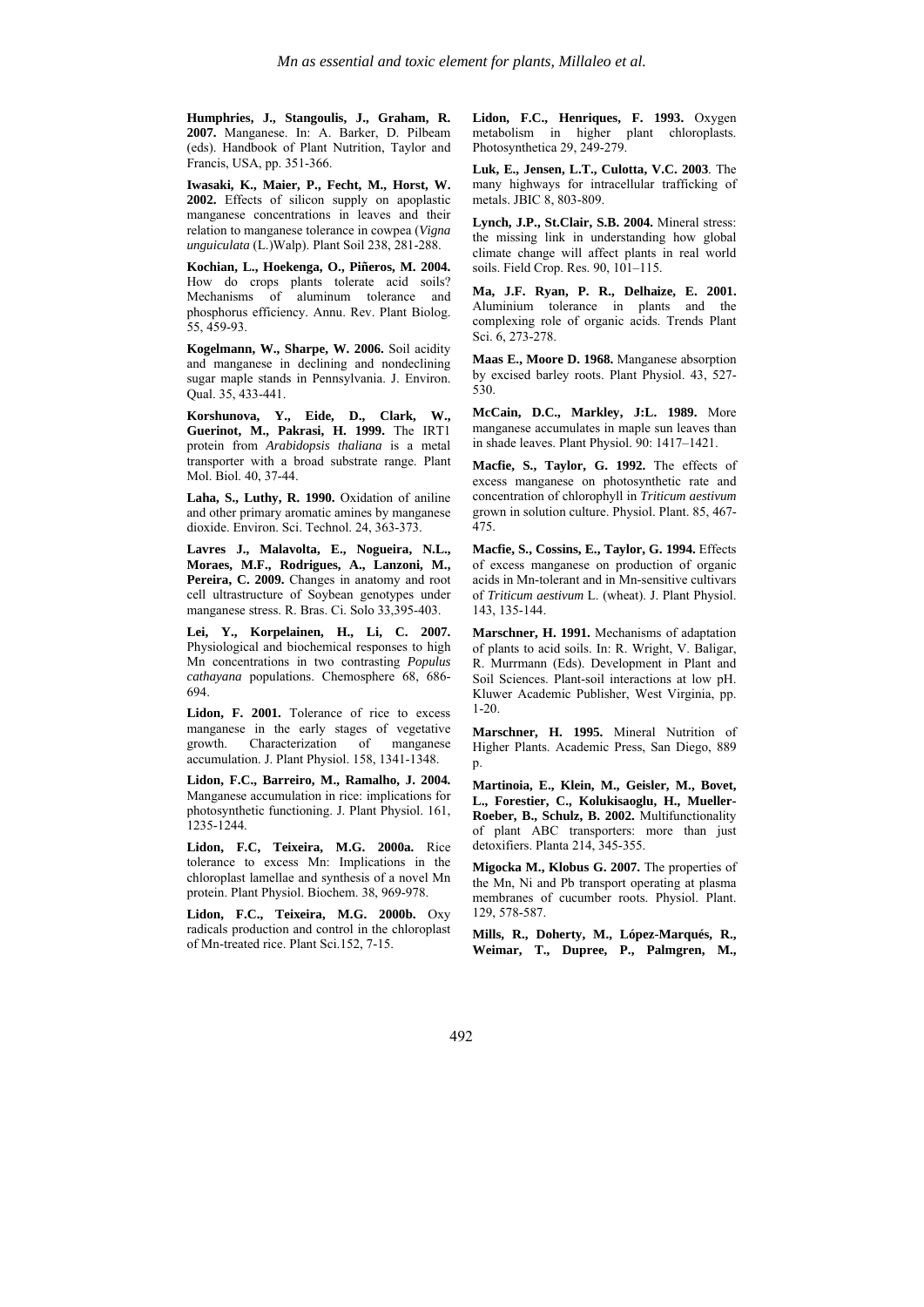**Pittman, J., Williams, L. 2008.** ECA3, a Golgilocalized P2A-type ATPase, plays a crucial role in manganese nutrition in *Arabidopsis*. Plant Physiol. 146, 116-128.

**Miner, G., Sims, J. 1983.** Changing fertilization practices and utilization of added plant nutrient for efficient production of tobacco. Recent Adv. Tobacco Sci. 9, 4-76.

**Mitsukawa, N., Okumura, S., Shirano, Y., Sato, S., Kato, T., Harashima, S., Shibata, D. 1997.** Overexpression of an *Arabidopsis thaliana* high-affinity phosphate transporter gene in tobacco cultured cells enhances cell growth under phosphate-limited conditions. Proc. Natl. Acad. Sci. 94, 7098-7102.

**Mora, M., Alfaro, M., Jarvis, S., Demanet, R., Cartes, P. 2006.** Soil aluminium availability in Andisols of southern Chile and its effect on forage production and animal metabolism. Soil Use Manage. 22, 95-101.

**Mora, M., Rosas, A., Ribera, A., Rengel, R. 2009.** Differential tolerance to Mn toxicity in perennial ryegrass genotypes: involvement of antioxidative enzymes and root exudation of carboxylates. Plant Soil 320, 79–89.

**Moroni, J., Scott, B., Wratten, N. 2003.**  Differential tolerance of high manganese among rapseed genotypes. Plant Soil 253, 507-519.

**Mukhopadhyay M., Sharma, A. 1991.**  Manganese in cell metabolism of higher plants Bot. Rev. 57, 117-149.

**Nable, R., Houtz, R. Cheniae, G. 1988.** Early inhibition of photosynthesis during development of Mn toxicity in tobacco. Plant Physiol. 86, 1136-1142.

**Najeeb, U., Xu, L., Shafaqat, A., Jilani, G., Gong, H.J., Shen, W.Q., Zhou, W.J. 2009.** Citric acid enhances the phytoextraction of manganese and plant growth by alleviating the ultrastructural damages in *Juncus effusus* L. J. Hazard. Mater. 170, 1156-1163.

**Ness, P.J., Woolhouse, H.W. 1980.** RNA synthesis in *Phaseolus* chloroplasts. 1. Ribonucleic acid synthesis and senescing leaves. J. Exp. Bot. 31, 223-233.

**Neumann, G., Romheld, V. 2001.** The release of root exudates as affected by the plants physiological status. In: R. Pinto, Z. Varanini, P. Nannipieri (eds). The rhizosphere: Biochemistry and organic substances at the soil-plant interface, Marcel Dekker. New York, pp. 41–93.

Page, V., Feller, U. 2005. Selective transport of zinc, manganese, nickel, cobalt and cadmium in the root system and transfer to the leaves in young wheat plants. Ann. Bot. 96, 425-434.

**Page, V., Weisskopf, L., Feller, U. 2006**. Heavy metals in white lupin: uptake, root-to-shoot transfer and redistribution within the plant. New Phytol. 171, 329-341.

**Panda, S., Mishra, A.K., Biswal, U.C. 1986.**  Manganese-induced modification of membrane lipid peroxidation during aging of isolated wheat chloroplasts. Photobiochem. Photobiophys 13, 53-61.

**Papadakis, I., Giannakoula, A., Therios, I., Bosabalidis, A., Moustakas, M., Nastou, A. 2007.** Mn-induced changes in leaf structure and chloroplast ultrastructure of *Citrus volkameriana* (L.) plants. J. Plant Physiol. 164, 100-103.

**Pendias, K., Pendias, H. 1992.** Trace elements in soils and plants. USA, CRR Press, 365 p.

**Pfeffer, P.E., Tu, S., Gerasimowicz, W.V., Cavanaugh, J.R. 1986.** In vivo 31P NMR studies of corn root tissue and its uptake of toxic metals. Plant Physiol. 80, 77-84.

**Pittman, J. 2005.** Managing the manganese: molecular mechanisms of manganese transport and homeostasis. New Phytol. 167, 733-742.

Polle, A. 2001. Dissecting the superoxide dismutase-ascorbate-glutathione-pathway in chloroplasts by metabolic modeling. Computer simulations as a step towards flux analysis. Plant Physiol. 126, 445-462.

**Porter, G., Bajita-Locke, J., Hue, N., Strand, S. 2004.** Manganese solubility and phytotoxicity affected by soil moisture, oxygen levels, and green manure additions. Comm. Soil Sci. Plant. Anal. 35, 99-116.

**Reddi, A.R., Jensen, L.T., Culotta, V.C. 2009.**  Manganese homeostasis in *Saccharomyces cerevisiae*. Chem. Rev. 109, 4722–4732.

**Rengel, Z. 2000.** Uptake and transport of manganese in plants. In: A. Sigel, H. Sigel (eds.). Metal Ions in Biological Systems. New York, Marcel Dekker, pp. 57-87.

**Rengel, Z. 2001.** Xylem and phloem transport of micronutrients. In: W. J. Horst et al.(eds). Plant nutrition – Food security and sustainability of agro-ecosystems. Kluwer Academic Publishers, Netherlands, pp. 628-629.